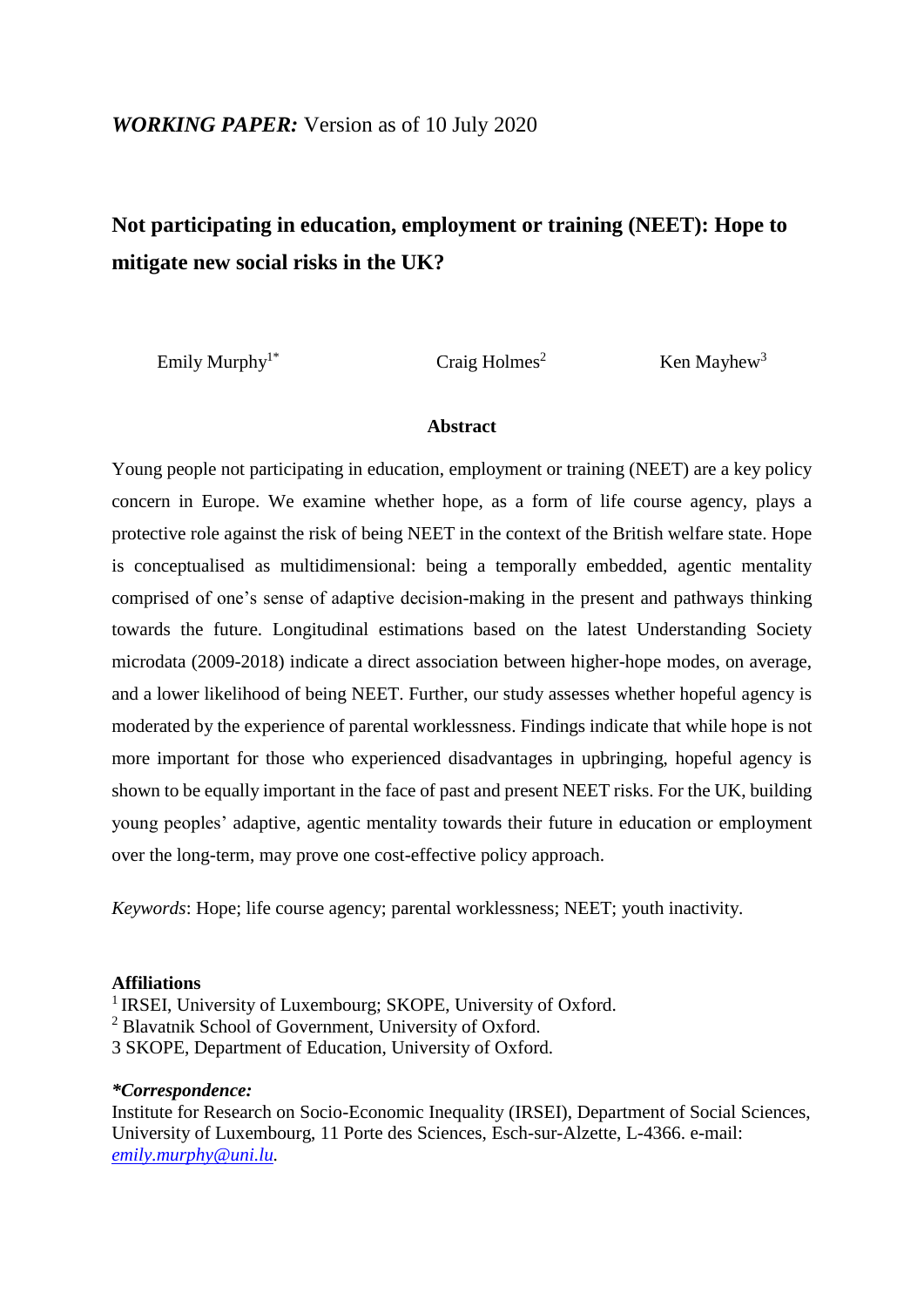#### 1. **Introduction**

The exclusion of young people from participation in any education, employment or training (NEET) has been a key policy concern in Europe for the last two decades. Annual NEET rates among young people aged 16-29 in the UK sat well over 10% between 1992 and 2015 (Holmes, Murphy and Mayhew, 2019). The term NEET describes a state of youth vulnerability wherein young men or women can be unemployed or be economically inactive along a continuum of labour market or educational withdrawal (Eurofound, 2012).

Youth in post-industrial societies face a series of 'new social risks' – particularly young parents – attempting to accommodate family care roles and low-wage, insecure employment. Whereas Nordic welfare state policies help vulnerable groups actively combat risks, weaker liberal policies such as those found in the UK or US largely eschew state protections; selfreliance is emphasised to those most affected by new social risks (Bonoli, 2007: 497). A social risk in the British welfare system which has escalated since the 1980s is that the modal state of workless households with children is now inactive rather than unemployed, and these households, at a time of widespread employment, are most likely to experience welfare dependency and poverty (Gregg, Scutella and Wadsworth, 2010).

In discussions of youth inactivity, UK policy makers often come close to blaming the most vulnerable in society for their disadvantaged backgrounds, implicating welfare-dependent parents instilling either an aversion to work in their children or alternatively encouraging their familiarity and comfort with inactivity – an intergenerational 'culture of worklessness' (MacDonald *et al*., 2014; Zwysen, 2010). Family background determines much of a young person's educational attainment and later-life class positions (Bukodi and Goldthorpe, 2013), but it may not offer a full explanation of variation over the life course (Erola, Jalonen, and Lehti, 2016; Schoon and Lyons-Amos, 2016).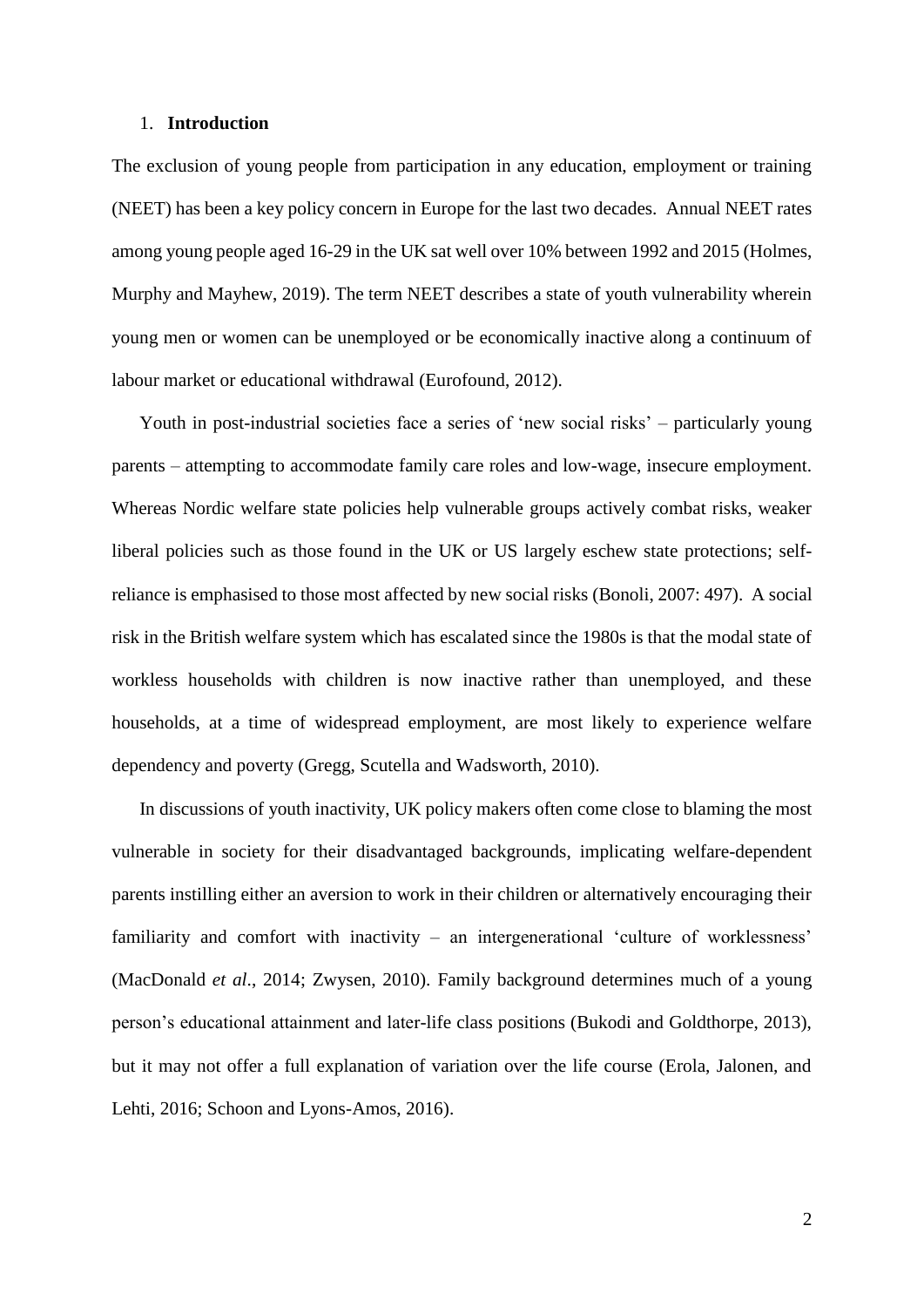An interesting conjecture forwarded by Zuccotti and O'Reilly (2018) but left untested in their study of family background and ethnicity for NEET transitions is that differences in attitudinal dispositions between ethnic groups may underlie residual risk differentials (Zuccotti and O'Reilly, 2018: 14). Prior evidence suggests individuals more susceptible to being NEET in the UK diverge not in displaying less motivation to seek work, but rather in displaying more negative perceptions of themselves vis-à-vis work, i.e., their valuation of self, where selfassessed employability and optimism about doing well trump any valuation of work (Goldman-Mellor *et al*., 2016). Relations between mental well-being and training or job outcomes have less frequently been approached from the angle of how the psychological affects the socioeconomic outcome, rather the focus tends to be on the reverse (Samuel, Bergman and Hupka-Brunner, 2013). Moreover, recent research has illustrated the positive and protective effects of individual agency and psychosocial resources for successful educational and employment outcomes (Duckworth and Schoon, 2012; Hitlin and Johnson, 2015; Mirowsky and Ross, 2007; Schoon, 2014).

This leads us to pose the study's overarching question, which asks: what role – if any – does hopeful agency play in mitigating NEET risks among young people in the UK? The paper aims to advance life course research which seeks empirical understandings of the potential for individuals' dynamic mental modes to buffer certain intergenerational and structurally embedded disadvantages. As Emirbayer and Mische (1998) point out:

"while human agency represents the possibility for imaginative distancing from (and communicative evaluation of) received structures, agentic processes themselves

assume diverse empirical forms (Emirbayer and Mische, 1998: 1004)".

In this paper we argue that hope constitutes a form of agentic orientation which warrants more attention in the sociological literature. Bringing together and building on the work of Snyder (2002; 2007), Hitlin, and Johnson (2009; 2015; 2017) in particular, we conceptualise hope as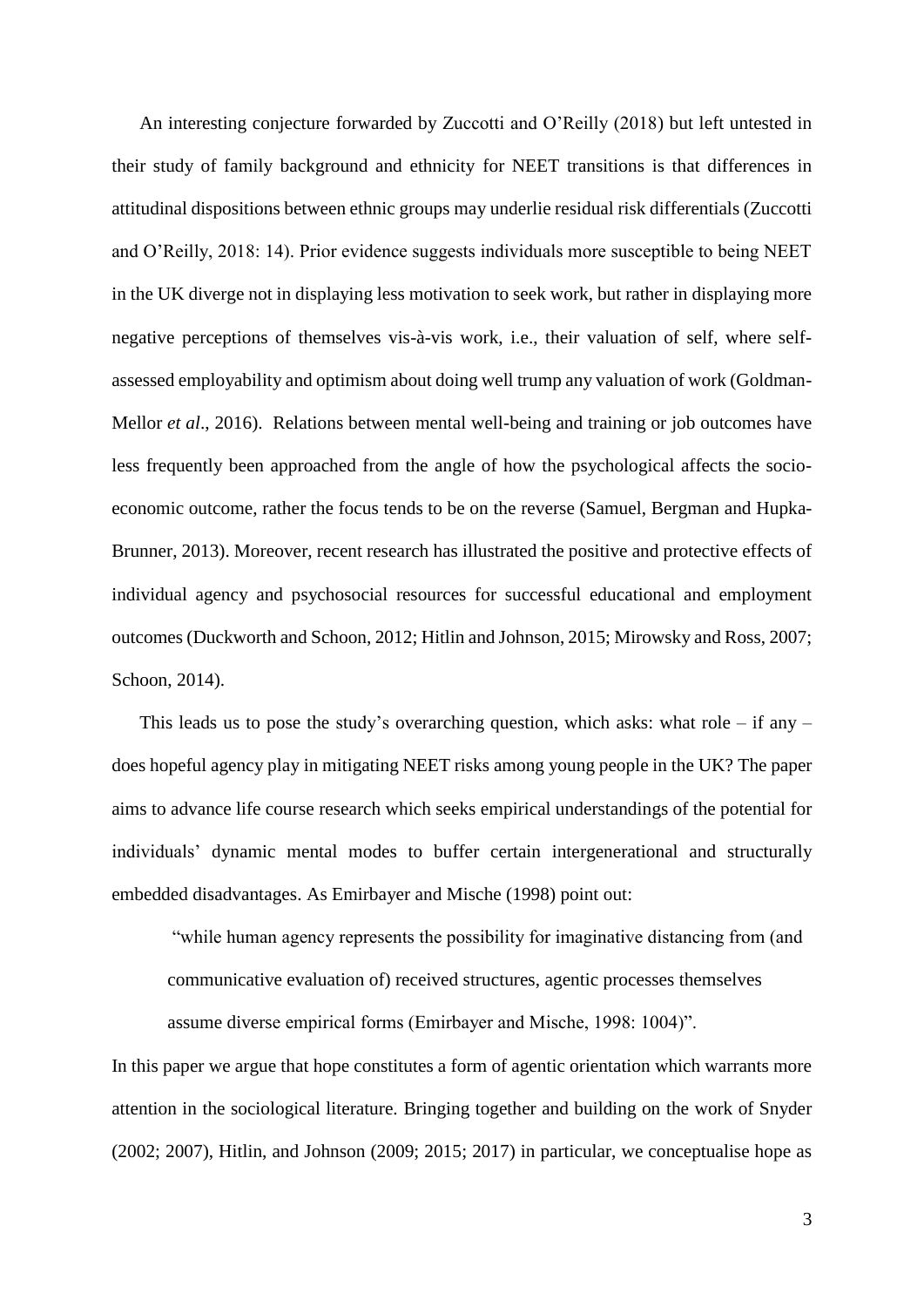a multidimensional cognitive process comprised of two thought-paths, with temporality a key part: one is a 'way' which is clarity of thought on linked goals or a future; the other is selfperceived 'will', a confidence in moving forwards to the future. Hopeful individuals are defined as those who can envision a future positively, adapt to and deal with problems that arise along the way (in the present) and adjust (routes) accordingly, all the while maintaining their selfbelief in moving forward.

We use the latest representative panel data from Understanding Society (UKHLS 2009- 2018) to explore the important conditionality of associations between hopeful agency, NEET risks and family background; the current study attends to parental work status during a person's upbringing for it is 'new social risk' and critical marker of disadvantage in the UK context at the household level, and for individual well-being (Bonoli, 2010; Richards and Paskov, 2016).

Our contribution is a new empirical operationalization of hopeful agency for an emerging body of quantitative research incorporating 'internal states' (Vaisey, 2010) into the sociological literature by testing and situating critical interdependent relations between (social) psychological understandings of mentalities and educational and labour market vulnerability.

#### **2. Theoretical Background**

#### *2.1 Hope: agentic mentality and a future dimension*

It is important to study how young peoples' future orientations, psychosocial resources, or what has been referred to more broadly as individual agency influence successful navigation of complicated transitions (Schoon, 2014). Hope is operationalised here as a series of cognitive processes, and not (primarily) emotional ones. Being hopeful is not considered biologically ingrained but rather learned behavior which draws on two distinct but interrelated cognitive components (Bailey *et al*., 2007; Snyder, 2002; Webb, 2007). One component is seeing a future 'way': defined as a person's ability to envision and carve out pathways towards a goal or the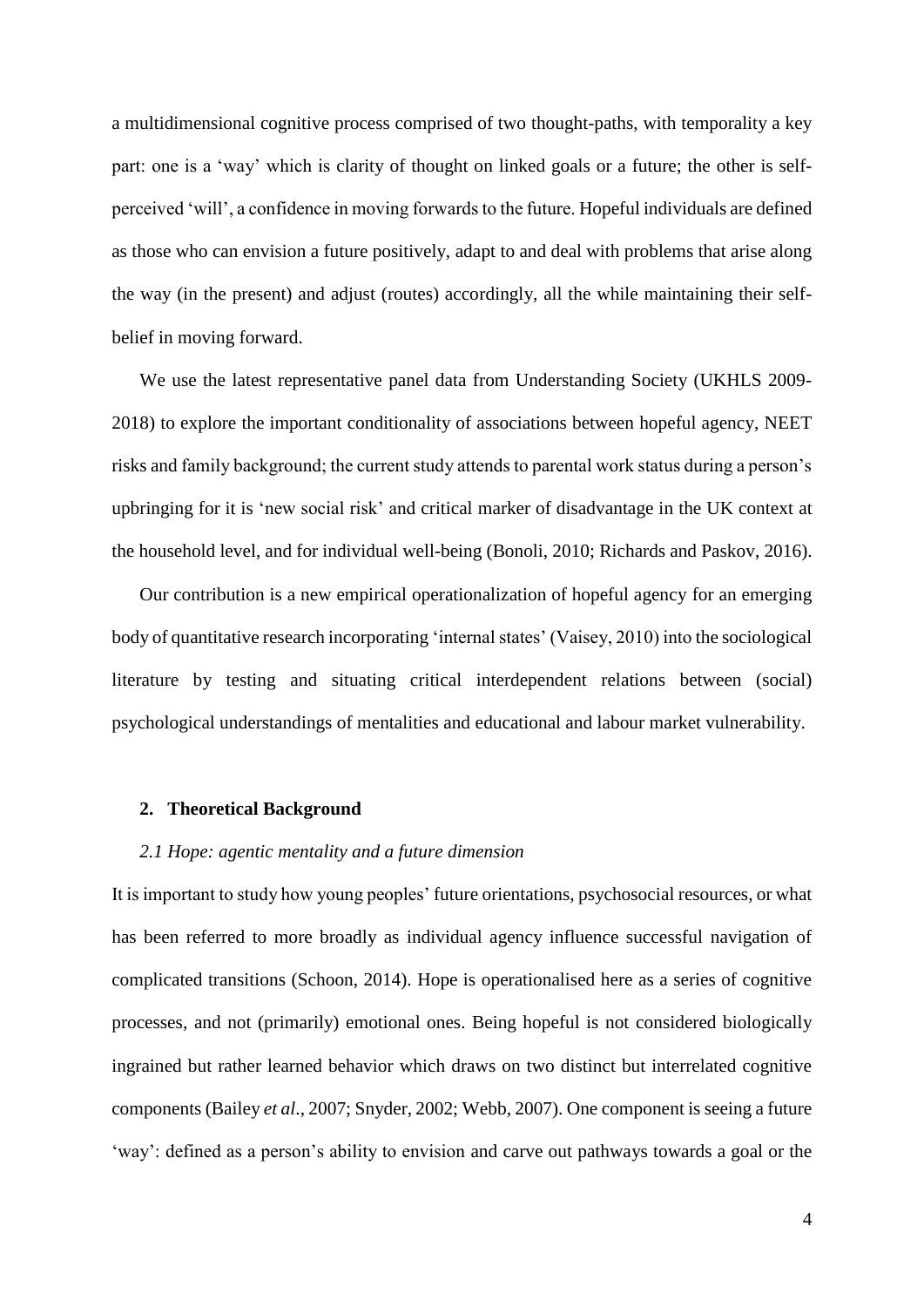future. The second component is a moving 'will' in the present: hope in this sense involves self-referential beliefs in one's capability of dealing with issues and uncertainties which arise in moving towards a goal or the future.

Young people in high-hope mode are expected to be decisive, continually constructing paths given uncertainty (Snyder, 2002). While it shares with some conceptualisations of 'mastery' and 'locus of control' the idea of learning how to think through problems, it contrasts with 'locus or sense of control' constructs in that hopeful agency is not anchored by assessments of responsibility regarding outcomes (Mirowsky and Ross, 2007: 1342). Hitlin and Johnson (2015: 1459) found that the 21% of adolescents in their sample categorised as hopeful did not necessarily display high mastery or control beliefs.

Likewise, the concept of optimism is not equivalent to hopeful life course agency, especially treatments of a 'born optimist' line. Hope theory and optimism theory are both future orientated. However, optimism theory expects that invariant positive outlooks to future outcomes direct individual agency (Scheier and Carver, 1985). For example, Kaniel and colleagues' (2010) study of US students' job search conceived of optimism as a personality trait by which people held fixed beliefs that good things happen to them more often than do bad things; they found optimists were 1-2% more likely to be offered the job that they had wanted, and got their desired job by having searched for jobs more selectively (Kaniel, Massey and Robinson, 2010).

Our definition of hopeful agency precludes invariant personal orientations about future outcomes rooted in 'personality' types, though hope and optimism can be referred to in such terms in the literature. Conceptually, we see hope and agency as adaptive – the idea being that there are feedback loops built into these cognitive paths (Hitlin and Johnson, 2015; Hitlin and Long, 2009; Snyder, 2002). Snyder (2002) distinguishes between 'agentic' and 'pathways' cognition, however since iteration in cognitive processes is also inextricable from some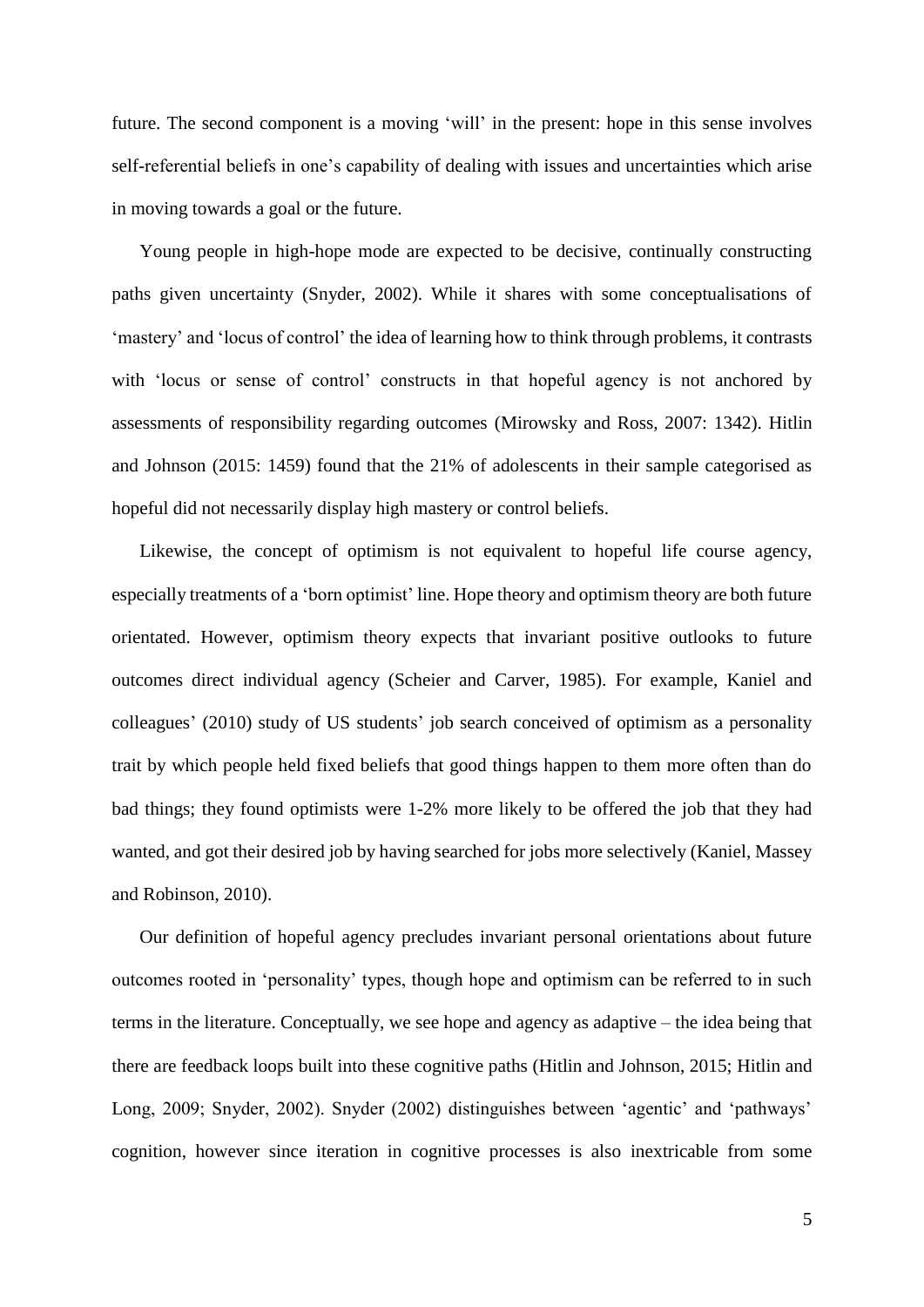sociological agency concepts (Emirbayer and Mische, 1998), they are treated here as working in tandem to make up one's hopeful agency. In Snyder's treatment, hope taps into a capacity to 'succeed' on a path (Magaletta and Oliver, 1999). Whereas, in this paper hopeful agency revolves around pathways-thinking exclusively; it is both a belief in a future pathway and a belief not in one's capacity to succeed – the outcome element of Snyder's – but only on a timebased sense of path-making decisions. A 'high-hope' person might envision a future for themselves getting a particular qualification or job; being hopeful means the person focuses on *adaptable paths* towards their future. We argue that hopeful agency is not the same notion as peoples' fixed expectancies of good outcomes, and in contrast with 'locus of control' or 'optimism' it is not the outcomes that are the primary force but rather the present-day path cognition which incorporates a positive but changeable future (Bailey *et al*., 2007; Mirowsky and Ross, 2007; Snyder, 2002).

It is only fairly recently that sociological scholarship has placed temporal dynamics centre stage in conceiving of agency, and this has drawn from (social) psychology's long history of elucidating how individuals make sense of their feelings about the present and future (Elder, 1994; Emirbayer and Mische, 1998; Hitlin and Long, 2009; Schoon, 2014)**.** Two recent studies used Snyder's construct of hope in connection with educational attainment in the US (Dixson *et al*., 2017) and employment outcomes in Switzerland (Hirschi *et al*., 2015) and Israel (Kasler, Zysberg and Hare, 2017). This research demonstrated positive relations between individuals' hope and successful educational and employment transitions, but was not based on large-scale, representative survey data.

We contribute to the literature on hope by focusing on NEET vulnerability among young people, and conceptualising hope as a multidimensional agentic mentality which deals with how individuals simultaneously hold a contemporaneous sense of self and of their future prospects (see Hitlin and Johnson, 2015).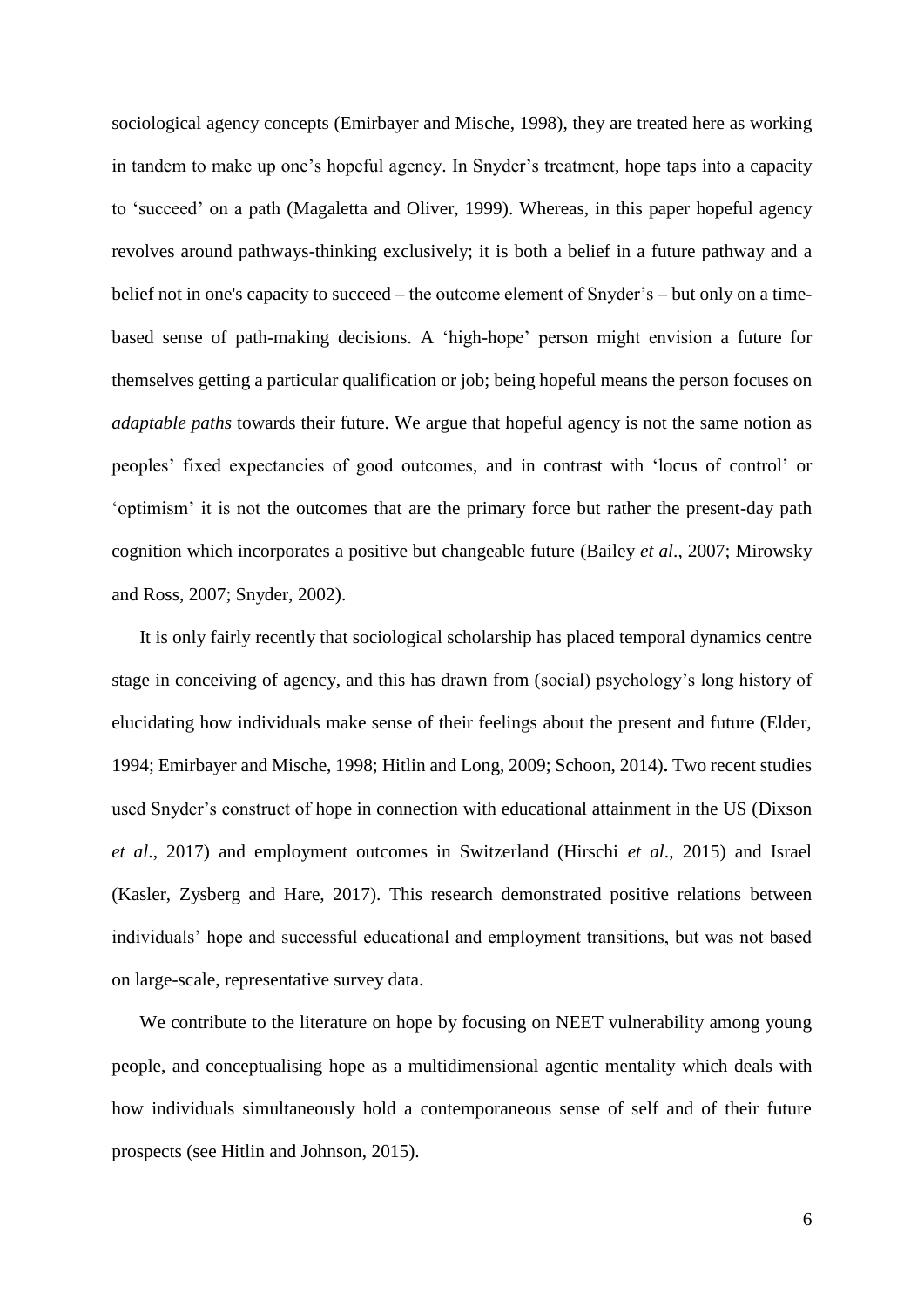*2.2 Past and present NEET vulnerability: new social risks in the British welfare state* Context is important in exploring the role of hopeful agency. This study does not tackle issues of shared 'climates' of hopefulness or for hopelessness across regions (e.g. Morselli, 2017). Yet the UK as a whole provides a suitable country case to study young peoples' psychological orientations. Young people in the UK face great difficulties in accessing stable employment or identifying appropriate routes which might lead them with ease from school into high quality jobs, further education or training (Keep, 2012). Initially identifying a way forward after compulsory-schooling may be hardest for young people most vulnerable to risks of becoming unemployed or inactive (Yates *et al*., 2011). A study of youth destinations in England found that NEETs were more likely to have thought the decision of what to do with their future at the end of secondary school 'fairly difficult' or 'very difficult'; this contrasted with youths continuing in education or employed, for whom this decision regarding their future had seemed easier (Maguire and Rennsion, 2005: 196).

The prominent NEET risk factors which we can address here with our microdata relate to family processes subject to 'new social risk' policy development in the British welfare system. One is an intragenerational family process – that of parenthood as a young adult – and the other is intergenerational risks borne of family background. Disadvantages in upbringing, by which we mean a young person's exposure to living in 'workless' households during adolescence, heighten youth vulnerability to exclusion from education or labour market participation (Bonoli, 2009; Eurofound, 2012).

Employment levels have been high in Britain since the 2000s, but worklessness has increased and been shown to be a concentrated phenomenon among families with children and single adults without children. Notably, more workless households are now 'inactive' households, where they were more likely to house 'unemployed' individuals in the 1980s –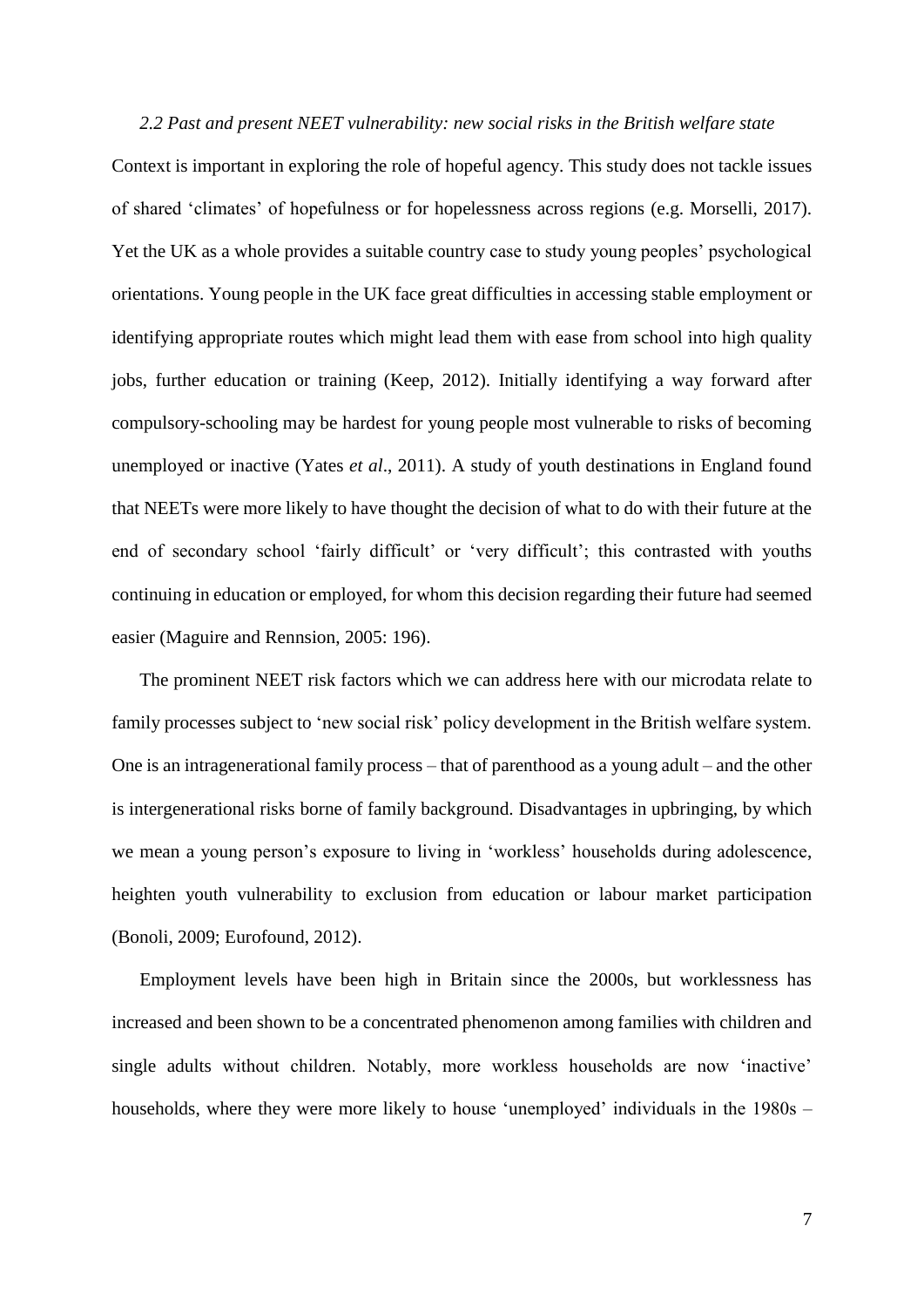which may be partially attributable to insecurity built into a flat system of (poor) welfare and low-wage, dead-end jobs in the service economy (Gregg, Scutella and Wadsworth, 2010).

An 'intergenerational culture of worklessness' argument favoured by policy makers in the UK can resort to inadvertently blaming welfare-dependent parents for instilling an aversion to work in their children. Studies that have examined intergenerational processes of work propensities have shown associations mainly between father's and sons' likelihood to be working from one generation to the next or educational attainment (Mooi-Reci *et al.*, 2019). Studies have attributed it to different mechanisms, from accounts of individuals' familiarity with, and lower suffering from, worklessness (Zwysen, 2013: 25), different maternal and paternal 'work ethics' and children's changed values (Mooi-Reci *et al.*, 2019), adherance to gender roles (Berloffa, Matteazzi and Villa, 2017), or that sons of workless fathers in the UK are those most vulnerable to worsening (local) labour market conditions as opposed to any individual withdrawal (Macmillan, 2014: 15).

Across OECD countries, the parents of NEET youth have substantially lower levels of education, on average, than those in education, employment or training (Carcillo *et al.,* 2015: 23). One of the suggested mechanisms of higher educational attainment is that higher educated parents use their knowledge of the system to help their children navigate educational institutions (Bukodi and Goldthorpe, 2013). Easier navigation of the education system, extended to parental networks of employment (O'Reilly *et al*., 2015), is not confined to young people drawing on prior exposure or informational resources. Young people from lower socioeconomic backgrounds are disadvantaged in their greater reliance on being granted public provisioning of reliable transport, quiet spaces, libraries, computers or internet, which constitute valuable resources accessible to young people whose parents can afford their private provision. Freedom (financial) made possible by parental work incomes which aid participation in education or employment may offset potential adverse effects for youth due to a lack of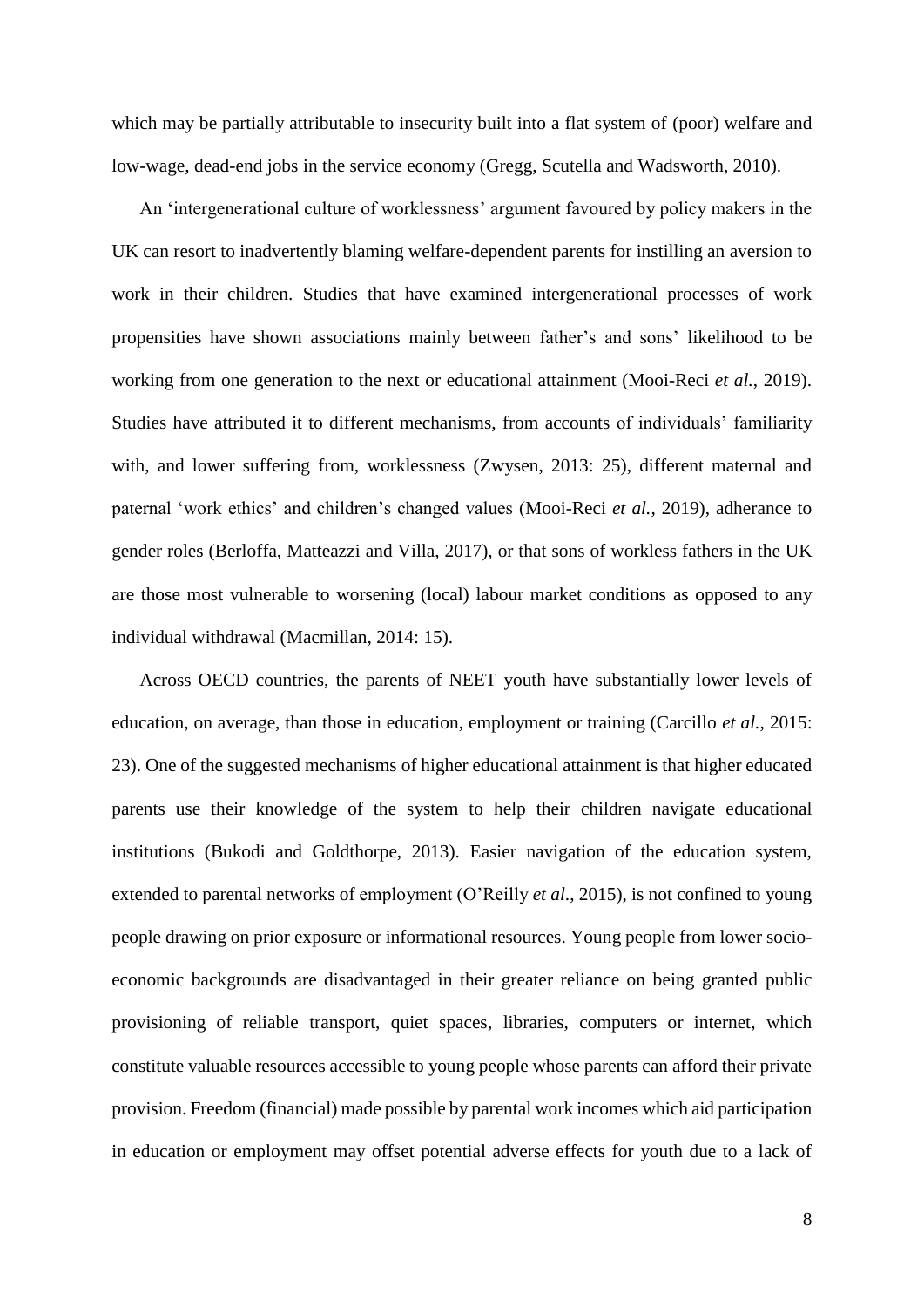public provisioning in a given region; and the weaker the welfare support in providing general amenities, the more these materialise unequally across households.

In terms of value systems and mental well-being, studies have repeatedly demonstrated how persistent the value of work is for individuals – even for those entirely removed from the labour market (MacDonald *et al*., 2014; Gallie, 2019) and that psychological harm effects of being out of work is not ameliorated by knowing that those in your region are similarly unemployed (Oesch and Lipps, 2013). Nevertheless, 'culture of worklessness' rhetoric potentially dampens the impetus for policies to address structural drivers of concentrated youth inactivity in Europe (O'Reilly et al., 2015).

A necessity for identifying any role for hope in mitigating NEET risks is looking at the potential 'disconnects' between individuals in the extent to which they have the room to exercise their individual agency (Hitlin and Long, 2009) given their (dis)advantaged circumstances, and moreover, how much this actually matters between sub-groups. Acting in high-hope mode and envisioning your future paths within the education system or to stable employment may either be particularly difficult for those most vulnerable to becoming NEET and/or be particularly meaningful. It could be that young people in the UK brought up in households where their parents were out of work are least likely to 'enact' hope daily (Dixson *et al.* 2017), but that when they do, it is more strongly associated with lower NEET risks – whereby hope represents a 'manageable form of future thinking' for the most disadvantaged (Bryant and Ellard, 2015: 493).

Schoon and colleagues' extensive body of research using British data highlights the power of agency in combating adversities young people encounter when transitioning between school, employment, unemployment and inactivity (e.g. Schoon, 2014; Schoon and Lyons-Amos, 2016). Looking specifically at NEET risks for two representative birth-cohorts in the UK, Duckworth and Schoon (2012) found that among disadvantaged youth, school motivation – a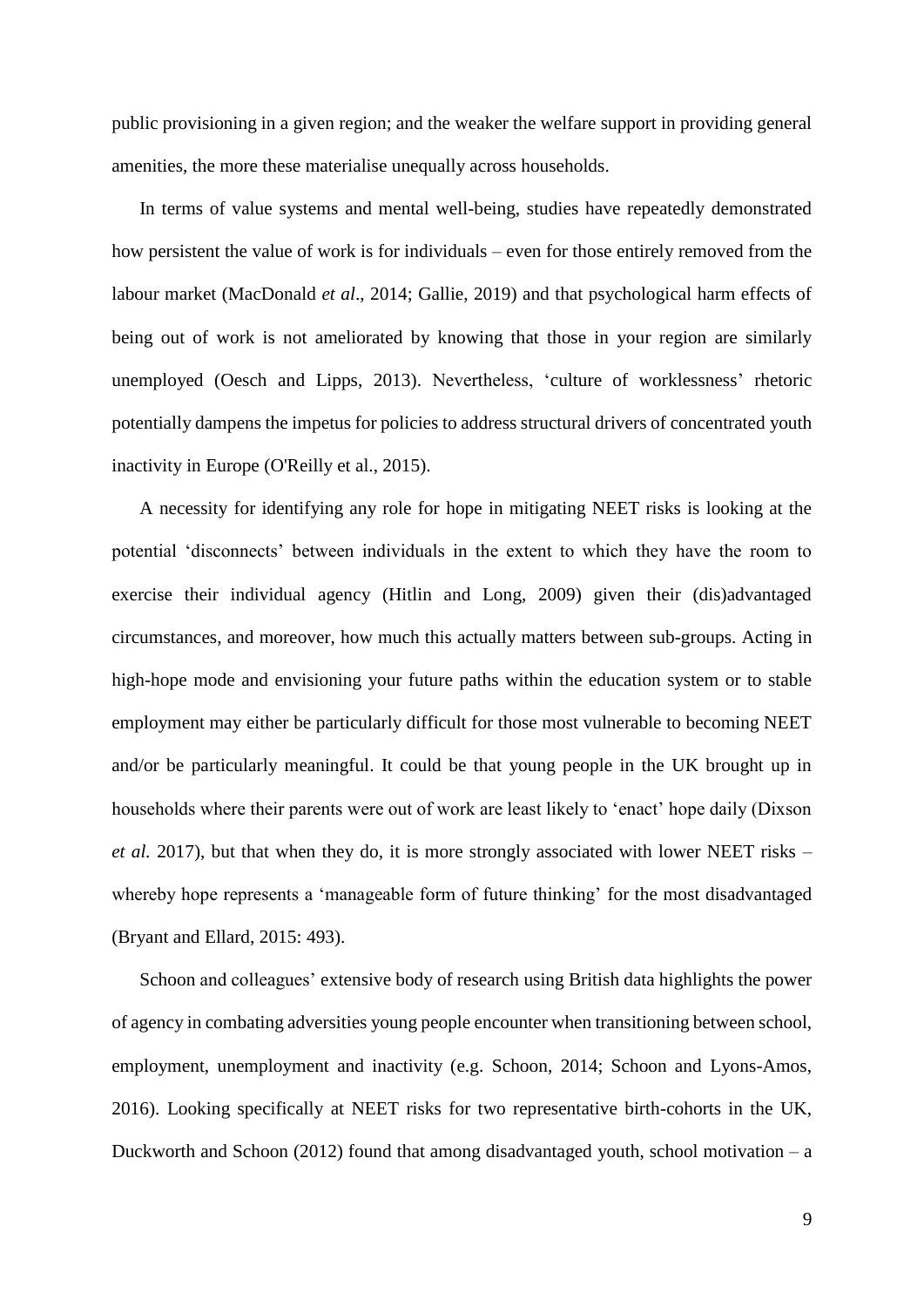young person's own wish to stay on in school at age 16 – was one of the more powerful protective and preventative factors against being NEET at age 18 (Duckworth and Schoon, 2012: 47).

Johnson and Hitlin's (2017) novel study of a school cohort in Minnesota and intergenerational transmission of (dis)advantage regarding life expectations distinguished between general (absolute) and comparative (relative to parents) 'life expectations'. Two crucially inter-related results were: 1) that youth from disadvantaged family backgrounds were less likely to hold positive expectations about their future; 2) that reported beliefs about how well their life would turn out across work, family and health domains, did help alleviate the negative association between adolescent socio-economic disadvantage and years of education, as well as a range of employment outcomes (Johnson and Hitlin, 2017: 1011). They find rather weak effects of parental life outcomes and children's optimism about the future. As such, youth from low socio-economic backgrounds may form lower expectations in higher numbers than youth from high socio-economic backgrounds, but there are still a high number who think their lives will be more rewarding than their parents.

In sum, this paper seeks to evaluate individual agency, i.e. hope, and youth vulnerability by testing associated force size for two cognitive components of hope operationalised as clarity of thought in 'seeing the way' and 'having the will' for young peoples' risks of not participating in any education, employment or training. Our first general expectation is that there is a nonnegligible, negative association between hopeful thinking and being NEET, separable from family background (*hypothesis 1*). Our second expectation is that in the context of the British welfare state, exhibiting higher hope will be particularly important among young people who make up 'new social risk groups', the case of having experienced parental worklessness (*hypothesis 2)*.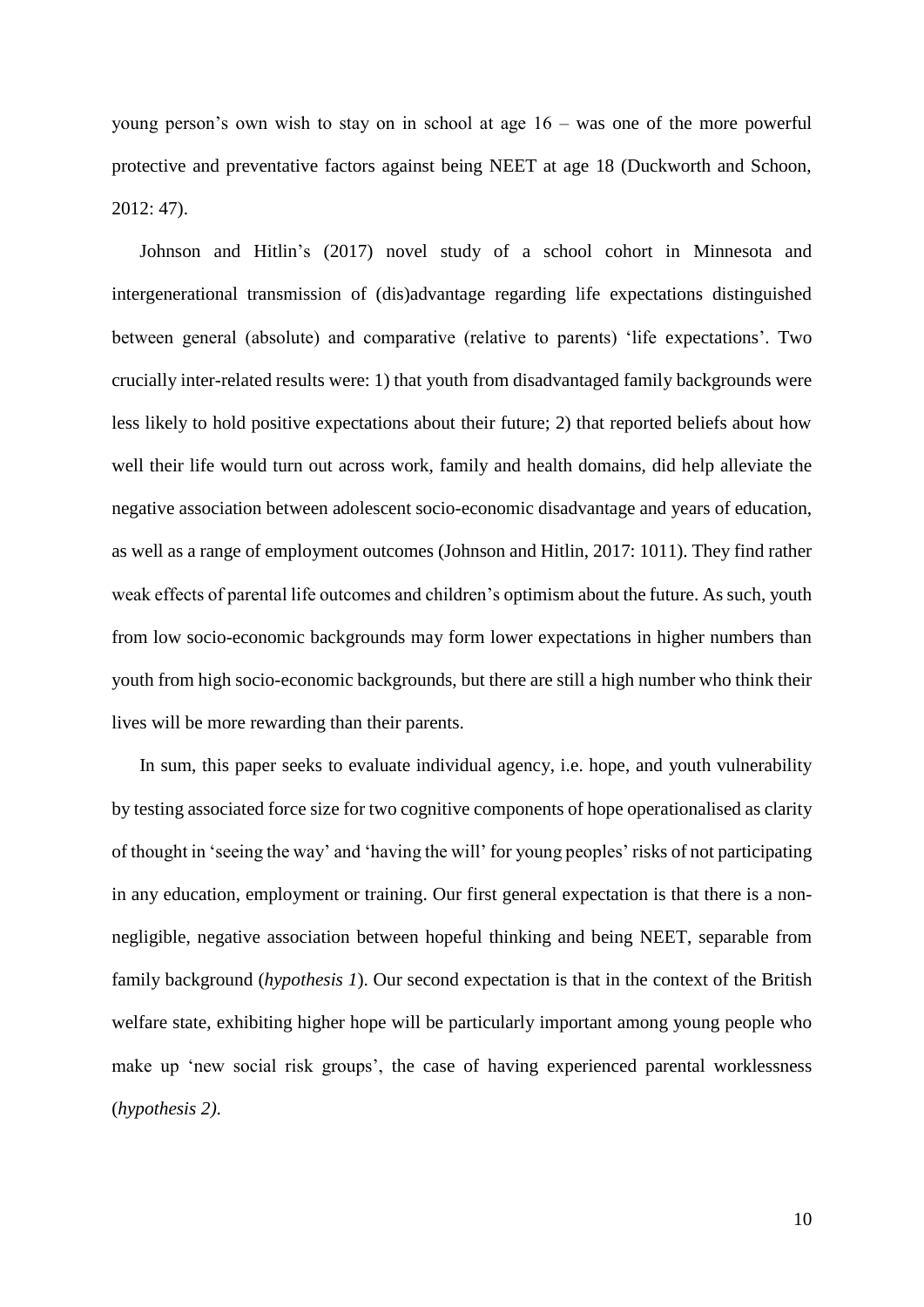#### **3. Data and Methods**

#### *3.1 Data and sample*

The analyses are based on nationally representative panel data from nine available waves of *Understanding Society,* the UK Household Longitudinal Survey (UKHLS), spanning the years between 2009 and 2018. We draw from the UKHLS general population samples (GPS) as well as the ethnic minority boost sample (EMBS). In the first wave of data collection close to 26,089 individuals across the UK were interviewed in GPS and 4,080 in EMBS. Our sample is comprised of men and women aged between 16 and 29 who answered questions on mental well-being from the self-completion questionnaires in either wave 1, wave 4, wave 7 or both, and observed across a minimum of two survey waves. Young people are a narrower age-bracket of 15-24 in UK policy terms. However, the wider age-range aligns our research with European statistics and the wider literature on NEET 'youth' inactivity (Eurofound, 2012).

The sample of person-waves is further reduced by requiring valid retrospective data from adolescence on parental education (which was only asked in wave 1 and 2 but not subsequent waves), and parental work activity. Cases with missing information on other relevant indicators and control variables were dropped. The final analytical sample is made up of 4,902 individuals, with a slightly higher female count of 2,843 women and 2,059 men<sup>1</sup>. The average age in our dataset is 23.98 (*SD* 3.55) and of these, 1,307 individuals are ever observed as not in education, employment or training (NEET). Full sample statistics are reported in Table A1 in the appendix.

#### *3.2 Measures and analytical strategy*

#### *NEET status*

To create our dependent variable individuals are categorised as being either in a form of education, employment or training (EET), or not (NEET), based on their (self-reported) current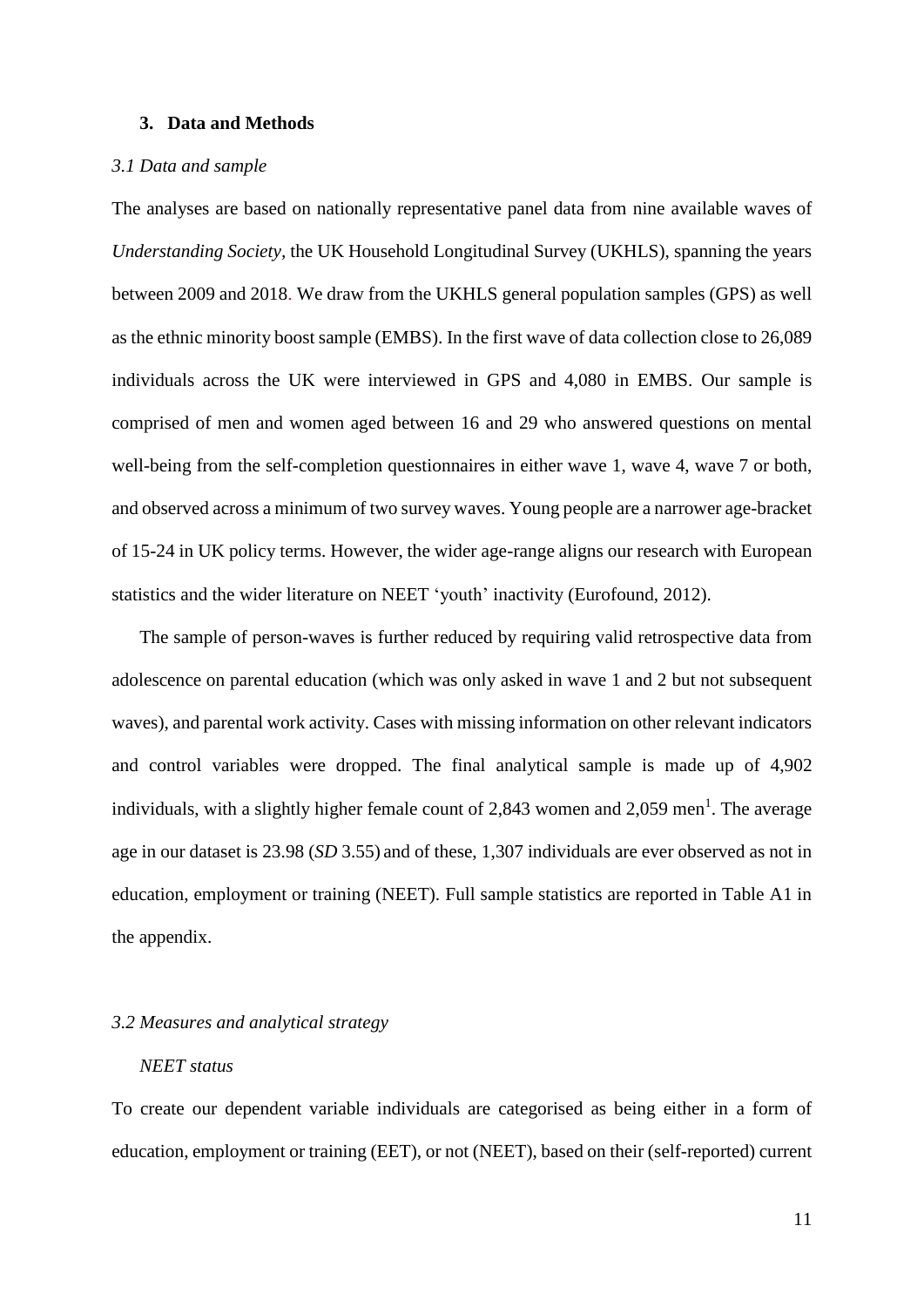economic activity in waves 2-9. The EET category thus covers those on maternity leave, and those unemployed but partaking in a government training scheme are considered EET. Samples from waves 2, 3 and 4 are joined with measures of hope from wave 1; a second sample from waves 5 and 6 are joined with measures of hope from wave 4; and waves 8 and 9 with hope measures from wave 7. These are combined for a pooled analysis, so the first wave is excluded as a risk time-point.

#### *Hope: 'way' and 'will' modes*

The construct of hope is operationalised using four self-completion questionnaire items from the rotating *'Mental Well-Being'* survey module in UKHLS, measured in waves 1, 4, and 7. Were we to model hope modes and N/EET status (psychological states and life events) simultaneously, the potential for bias to arise would be acute, thus information from these questions is matched such that respondents' recorded levels of hope always precede any risk period by at least a year up to three years prior to N/EET status (*t-1, t-2, t-3*).

Respondents were asked to complete questions that tap into 'way' modes, whether they were: *(1) "feeling optimistic about the future"; (2) "thinking clearly"*; as well as 'will' modes: *(3) "dealing with problems well"; (4) "able to make up own mind".* Appropriate for a construct in which assessment in terms of temporal-units is crucial, these answers were rated on a 5-point likert scale from *(0) 'None of the time'* to *(5) 'All of the time'*. Though not originally conceived in terms of our Hope construct, and as such not without limitations, the above questions and their answer formats resemble Snyder's validated 'State Hope' and 'Children's Hope' scales. An example is the question: *"When I have a problem, I can come up with lots of ways to solve it"*, rated on a 6-point Likert scale ranging from "none of the time" to "all of the time" (Snyder, 2002: 275). We generated our hope scale by averaging responses to each of these four questions to create a composite score that yielded a reliable scale of high internal consistency over the three time-points (Cronbach's alpha: 0.77; 0.78; 0.79).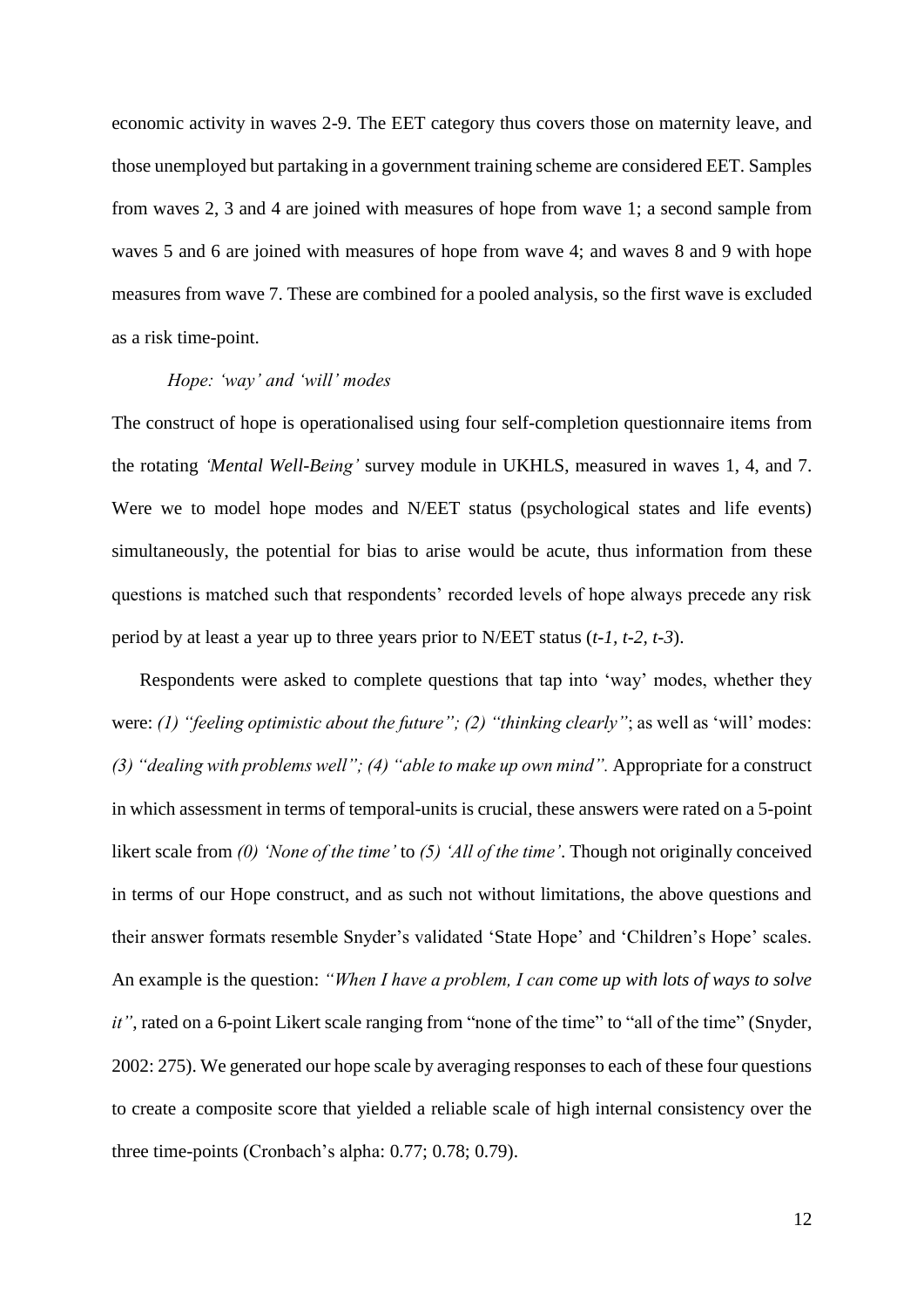*Family background: parental education and parental work status during adolescence* The social risk of 'household worklessness' is measured using questions which asked respondents to recall their parents' work situation when they were 14 years of age<sup>2</sup>. Mother's and father's work status is distinguished for the household parental work activity (Mooi-Reci *et al.*, 2019). Highest level of education among respondents' parents is controlled for using retrospective data collected in the first two survey waves. Father's education is recorded according to three levels of attainment (compulsory or no education, upper secondary and tertiary level qualifications); maternal education is controlled according to a university degree. Collinearity threats were tested and disconfirmed. An additional control for absent parent in household during adolescence is included.

### *Parental status*

Here we distinguish between being a parent or not, and a parent to two or more dependent children in a household – given that difficulties for young parents in balancing care and work/education may become more acute the more childcare that is required. We also control for marital status since these processes have been shown to matter for care attitudes<sup>4</sup> and their situational adaptations (Khoudja and Platt, 2018).

## *Control variables*

A self-reported general health (satisfaction) scalar variable and a dummy for having ill health/disability are modelled. Each of our models control for other documented correlates of NEET risks for young people: we include dummies for being female (Holmes et al., 2019); for holding O-level or GCSE qualifications which is equivalent to compulsory secondary education in other systems (Eurofound, 2012), white ethnicity (Zuccotti and O'Reilly, 2018; Khoudja and Platt, 2018) a linear control for age and 12 regional dummies. To try to capture material deprivations that may mean a young person is more disconnected from educational or employment participation, models also control for having ever reported no internet access at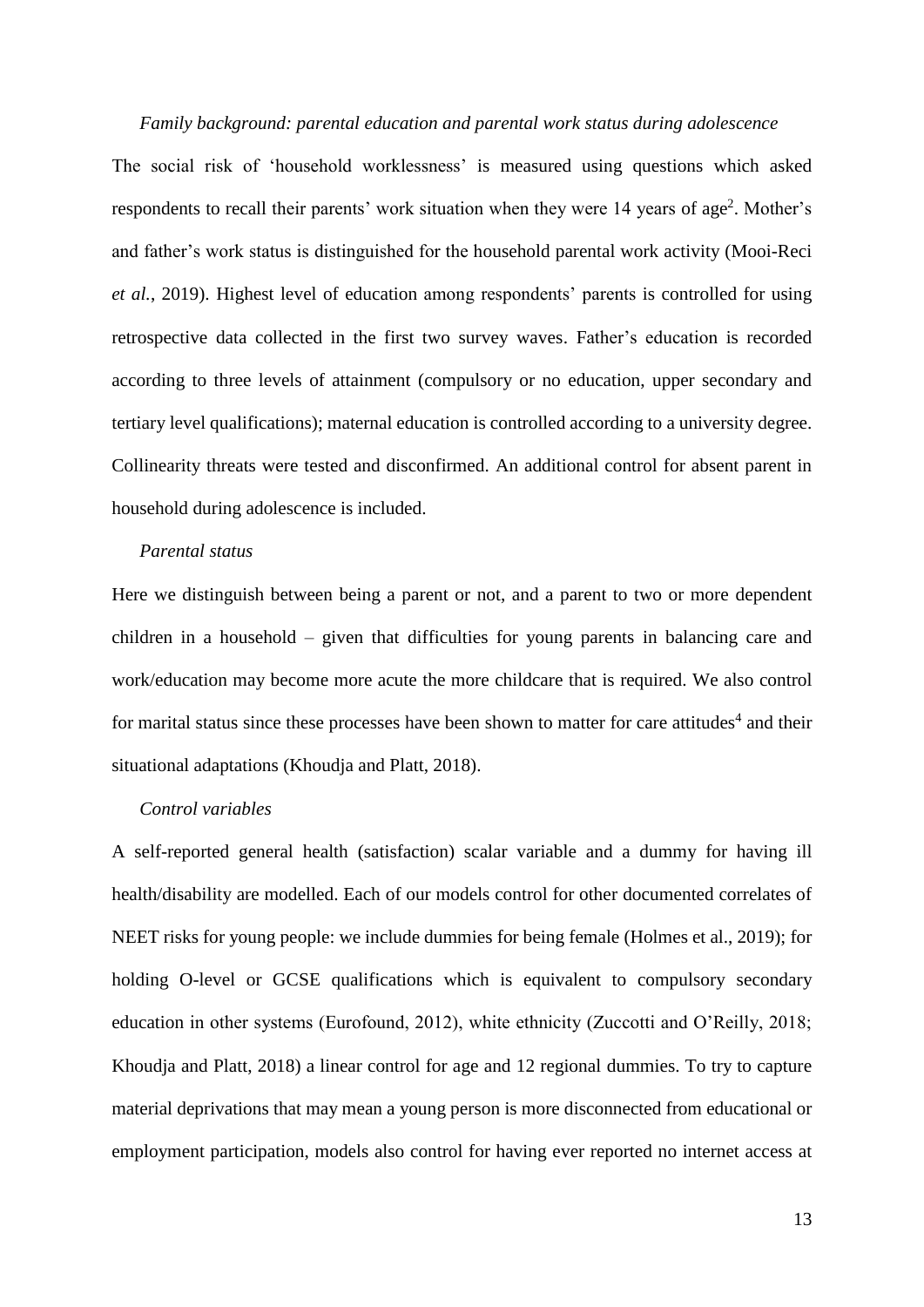home or anywhere. A control for residence in a rural or urban area loosely proxies for local labour market opportunities (Macmillan, 2014).

#### *3.3. Model specification*

As our dependent variable is a binary outcome of individual *i* at time *t* being either EET (coded 0) or NEET (coded 1), the estimation method used is logistic regression. The general equation is given as:

$$
logit(\pi_i) = log\left(\frac{\pi_i}{1-\pi_i}\right) = \beta_0 + \beta_1 x_i + \beta_2 x_i + \beta_k x_k + \varepsilon
$$
\n(1)

For ease of interpretation hope effects and self-rated health satisfaction scales are transformed into z-scores, centred on sample means, and post-estimation, all coefficients are transformed into average marginal effects. Marginal effects can be compared across models, and groups for identical models, side-stepping problems accompanying non-linear modelling: namely, variance generated by altered error distributions rather than any 'true' effects on an outcome of interest (Breen, Karlson and Holm, 2018).

#### *Limitations and robustness of estimation method*

Individuals can enter into the regressions more than once, and contribute on average four data points. The resulting interdependency of observations within persons is corrected for using Huber-White standard errors, and we also include year dummies to cancel out cyclical trends in NEET incidence (Carcillo *et al*., 2015). Though we follow standard practice in pooling waves and estimating transition risks using logistic regression techniques, serious issues remain. Potential threats to correct inferences due to selection bias arise from issues of state dependence, endogeneity and unobserved heterogeneity<sup>4</sup>. The present data requirements mean our sample may be less likely to contain those who are long-term NEETs, given that those inactive may be less likely to continue to respond to surveys over time. No panacea exists to fully eliminate positive selectivity threats for our longitudinal estimation technique.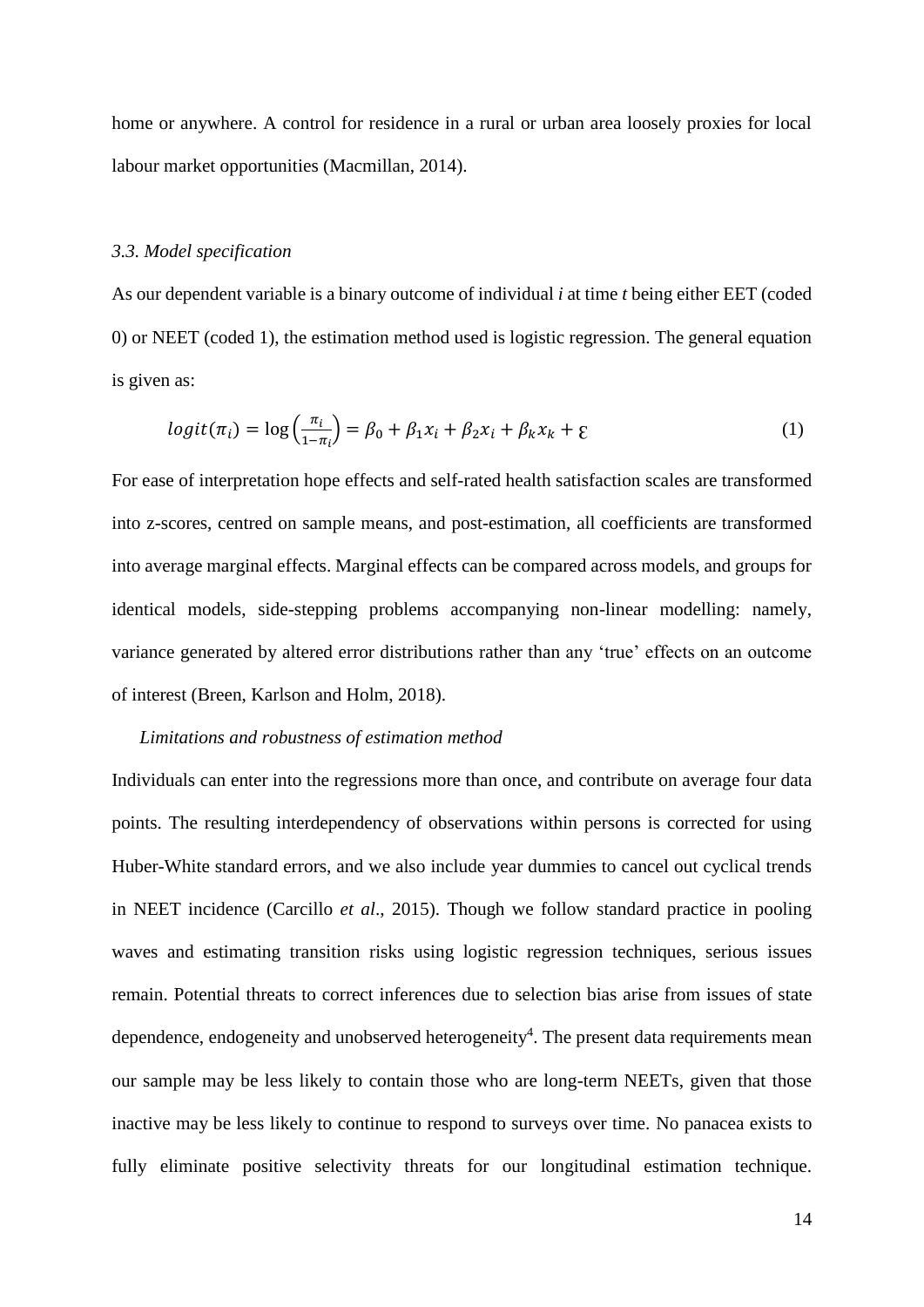Consequently, inferences made throughout the paper are solely developed on the basis of patterns of associations repeated over time, and not causal relations.

Our hope scale is measured at different time-points to N/EET status and we checked the robustness of our results using different samples in terms of paired transition dynamics and found near identical results. Also negating threats that attrition bias could drive findings, our results hold with samples of only one year prior, or two, or three separately. As a temporality theory would suggest, we find that the closer in time to transition state (e.g. *t-1*), the stronger the effect size of our agency variable; modelling hope states from only one year prior to the transition helps guard against endogeneity bias following those who might have dropped out of college, or lost their jobs reporting being less hopeful.

Single items making up the hope scalar were additionally tested alone, and each item had similar, significant negative associations with being NEET. The greatest link to lower predicted NEET risks was reporting a higher score on the item of "feeling optimistic about the future".

Joint models of men and women constrain individual slopes and intercepts to not vary across groups. To check the robustness of our results by gender, we first interacted female with the hope indicator, the sign for the interacted term was again negative and of similar size, but statistically insignificant. Associated effects by gender were further tested by estimating a fully unconstrained model for a split-sample analysis of men and women (shown in figure 2). We additionally estimated a set of linear probability models, and the stability of hope effects found using these lend support for the chosen model specification for a binary outcome.

#### **4. Results**

#### *4.1. Descriptive results*

The average proportion of men and women in our sample experiencing NEET status in any given year is 16%. On a scalar range of 0 denoting lowest to 5 denoting highest, mean levels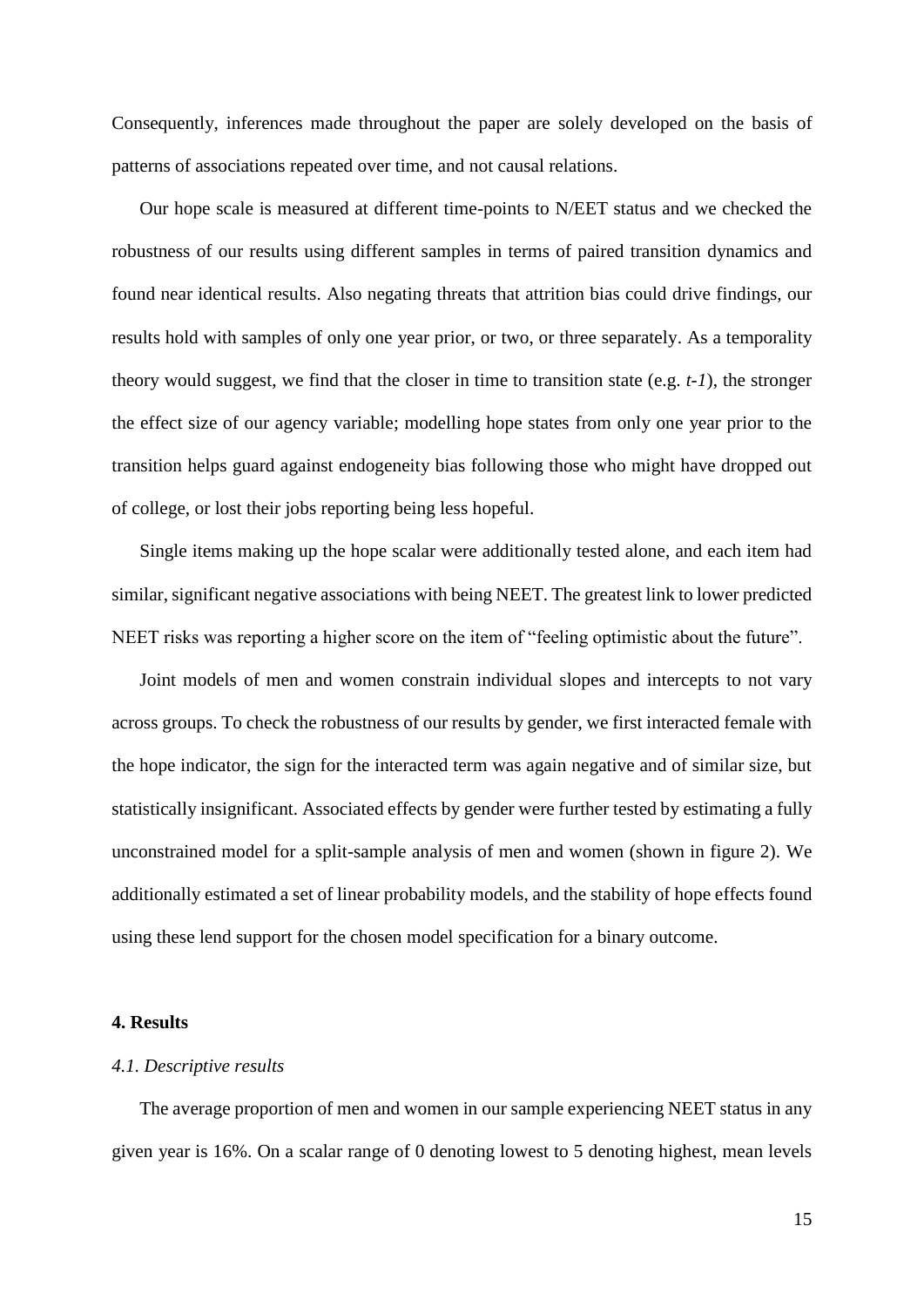of hopeful thinking among young people stand at 3.6 (non-standardised scale, *SD 0.69*). Table 1 reports differences in hope modes first by our outcome of interest, NEET status, and second, by potential disadvantage in the context of the British welfare state: family background, specifically parental worklessness and being a parent before age 29.

Percentage breakdowns and bivariate mean difference tests show us that hopeful thinking is significantly more pronounced among EET young people compared with NEET young people, NEETs exhibiting a lower hope mode and greater standard deviations. Likewise, if we look at average levels of hope according to young peoples' experience of parental work/worklessness, we see lower hope modes among those who reported their parents were out of the labour force at a point in their adolescence (i.e., at age 14). Put in real terms of the temporal answers of our hope scale: those who experienced parental worklessness at some stage of their upbringing are closer to hope-mode *"some of the time"* (hopeful, 3) at 3.43 (*SD* 0.81) compared to 3.66 (SD 0.65) closer to *"frequently"* (hopeful, 4), among young people whose parents were working. A strip plot with median, quantiles is given in appendix Fig. A1.

Hope modes are on average also lower among parents, compared with those without child responsibilities before age 30 in our sample, though the differential is low. The descriptive results tentatively point to some indirect effects on young people's hopeful thinking which may be operating through parental work activity experienced during adolescence or by parenting responsibilities, or that those most at risk of being NEET are those whose hopeful agency is most curtailed. However, the magnitude of variation is, at face value, rather low on average.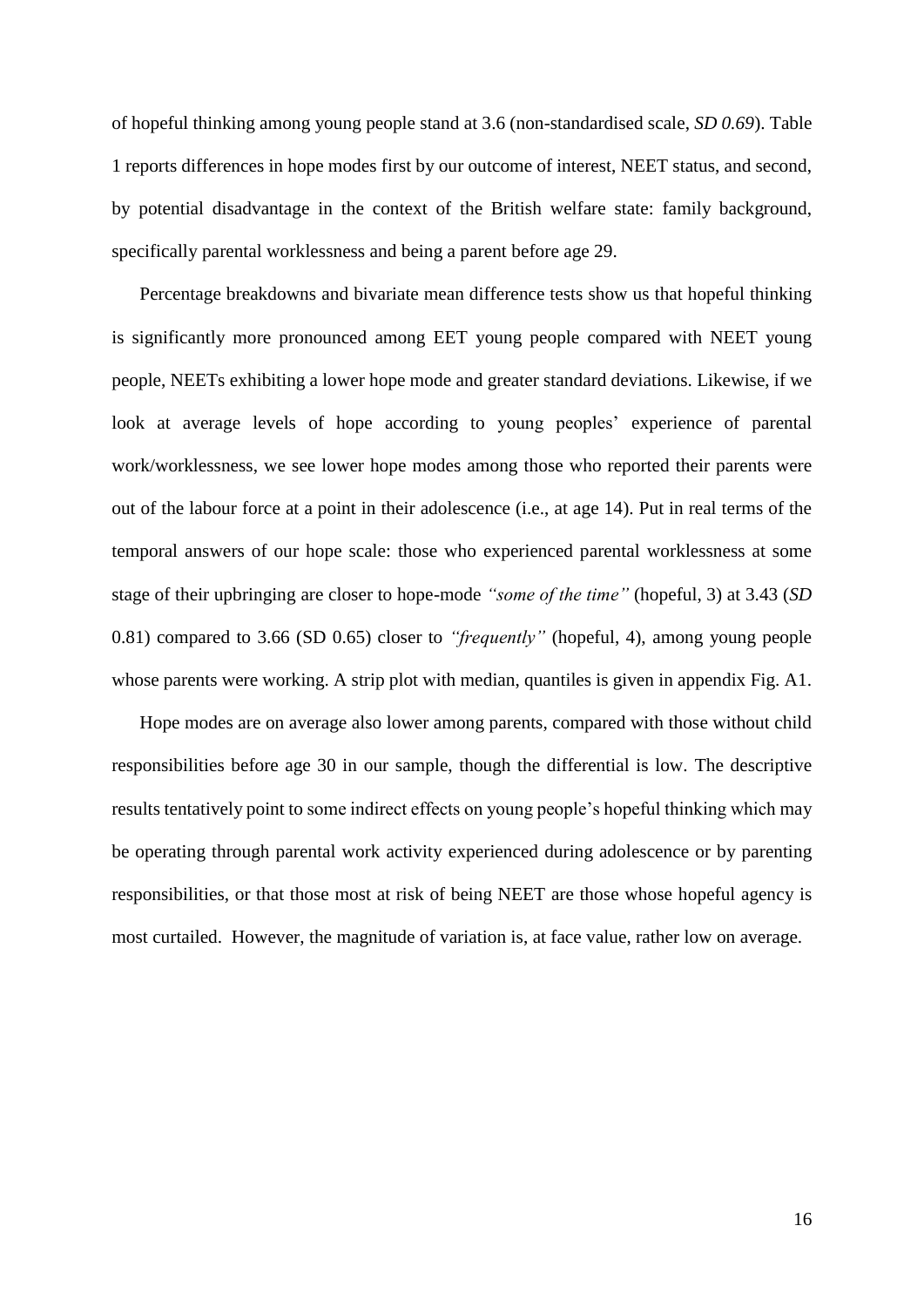| Social risk sets        | Hope mean | <b>SD</b> | $\overline{N}$ |  |
|-------------------------|-----------|-----------|----------------|--|
|                         |           |           |                |  |
| Parent(s) working       | 3.66      | 0.65      | 10,278         |  |
| Mother OLF, Father      |           |           |                |  |
| working                 | 3.56      | 0.73      | 3,019          |  |
| Father OLF, Mother      |           |           |                |  |
| working                 | 3.49      | 0.65      | 441            |  |
| Parent(s) OLF           | 3.43      | 0.81      | 1,196          |  |
|                         |           |           |                |  |
| Without dependent child | 3.63      | 0.68      | 11,345         |  |
| With dependent child    | 3.57      | 0.70      | 3,589          |  |
|                         |           |           |                |  |
| EET                     | 3.65      | 0.66      | 12,499         |  |
| <b>NEET</b>             | 3.44      | 0.77      | 2,435          |  |
| Totals                  | 3.62      | 0.69      | 14,934         |  |
|                         |           |           |                |  |

**Table 1.** Descriptive sample mean differences in hope modes by risk sets

*Source:* UKHLS 2009-2018 unweighted data; own calculations. *Notes*: **Bold** indicates significant group mean differences. OLF shorthand for out of the labour force.

#### *4.2. The effect of hopeful agency on NEET risks*

The key question is what kind of direct net role – if any – hopeful thinking plays for NEET outcomes among young people in the UK. Our first general expectation is for hope to have a substantial, statistically significant negative effect on the likelihood of being NEET. To test this relationship we estimate equation (1), where our dependent variable is the overall risk of being observed NEET (*Pr*(NEET=1*), t2-t9*) between 2011 and 2018.

The hope scale has been standardised and transformed into z-scores to allow for ease of interpretation, though models tested with an unstandardised scalar variable for hope produce identical substantive results. A one unit change in hope mode as displayed thereby translates into one standard deviation from the mean score of the total sample. Table 2 presents odds ratios alongside average marginal effects for our nested models, computed as discrete changes in probability averaged across the values of our key independent variables and full set of socio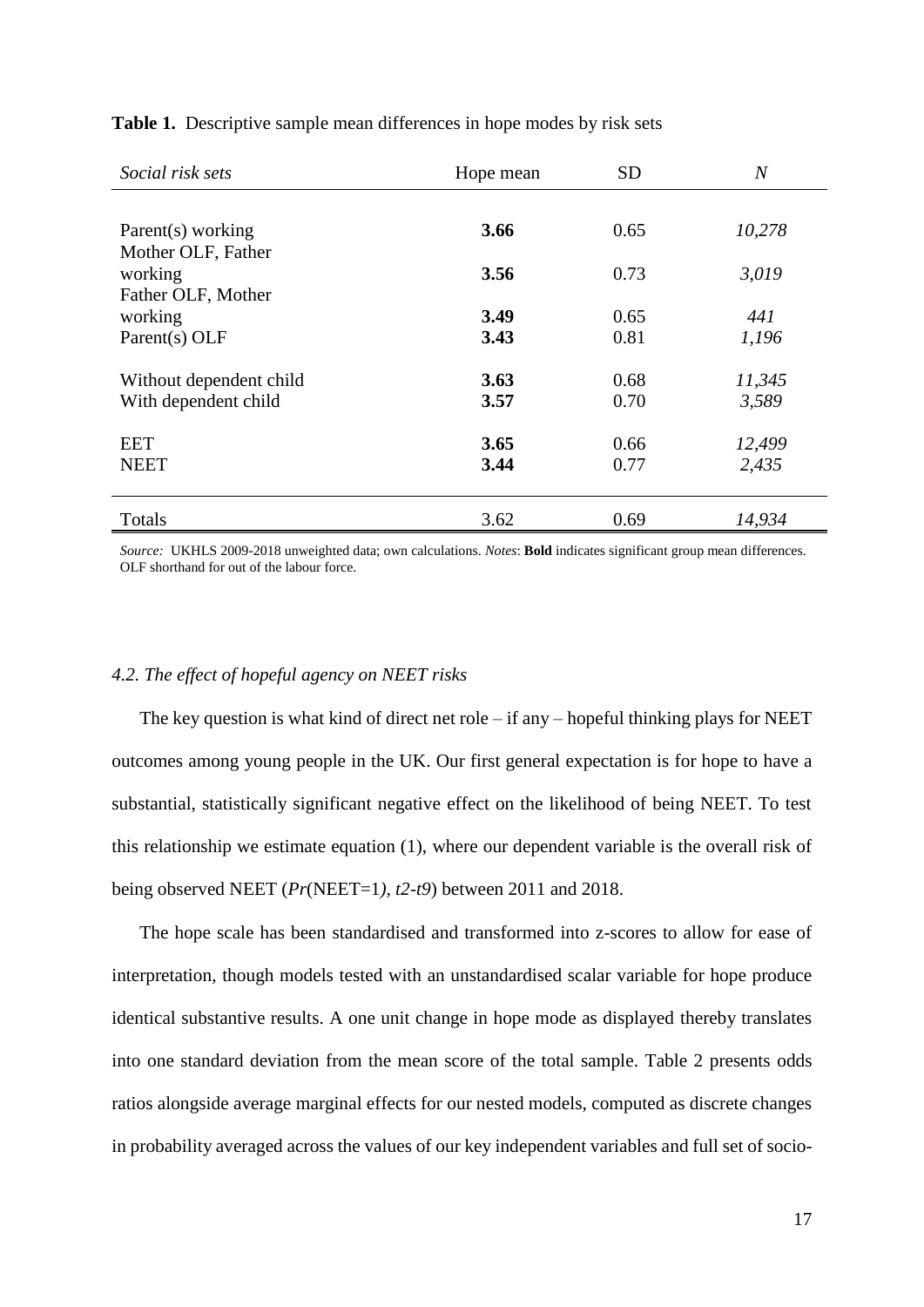demographic and regional controls. Calculating average marginal effects allows us to compare the average conditional effect of each variable on the likelihood of being NEET across our models, a point we revisit later<sup>3</sup>. In terms of the overall risk of not participating in any education, employment or training the results of Models 1 and 2 in Table 2 confirm hypothesis 1 of hopeful agency being associated with lower NEET risks in general.

The first model (Table 2, M1) controls for several individual, socio-demographic and regional differences, and the second model (M2 Table 2) adds the key family background indicator of (household) worklessness, i.e. parental work activity in adolescence. Fitting the complete logit models (M2), we see that a one standard deviation in a person's hopeful thinking is associated, all else equal, with a 2 percentage point (p.p.) reduced risk of being observed NEET.

While we do see a clearly non-negligible, independent effect for increases in hopeful agentic orientation, parenthood and family upbringing effects predicting NEET are substantial (see Table 2, M2). Among young people in the UK, the impact of having either a mother or father who was out of work during adolescence is, on average, approximately three times that of the effect of a one standard deviation change in an individual's hope mode on NEET status. All else equal, having a household of both parents (or a 1 headed parental household) out of work during adolescence – as compared to growing up with working parent (s) – heightens the propensity of being NEET the most, on average by a magnitude of 9 p.p. Such a striking disadvantage for individuals whose upbringing was (at some point) less structured around parents working supports prior research establishing strong links between family background and heightened NEET risk (Curry et al. 2019; Schoon, 2014). Similarly, having two children is associated with a NEET risk as high as 34 pp. compared with having no children, corroborating findings of a long-standing relation between young parenthood and the composition of NEETs in the UK (Holmes et al., 2019).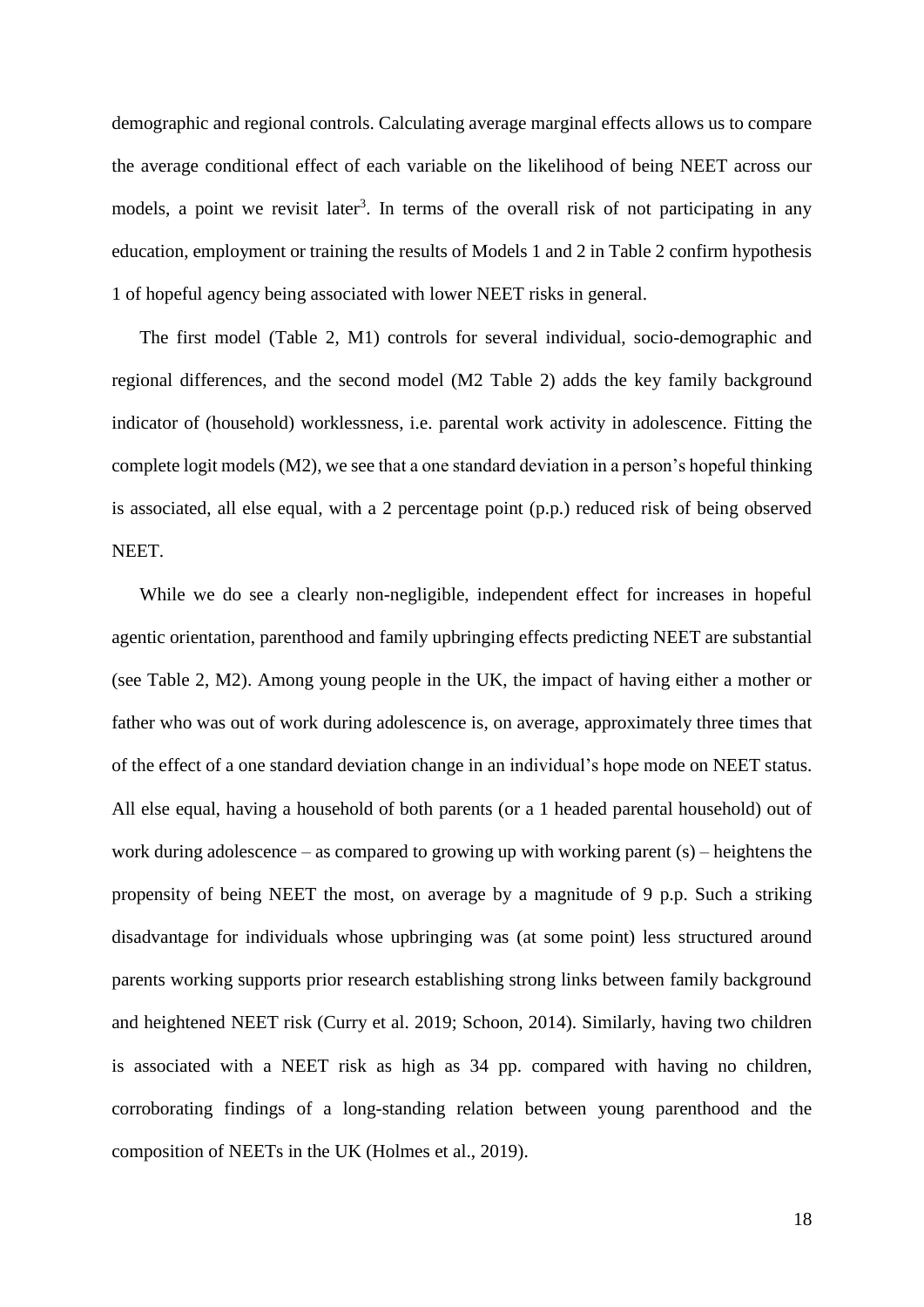|                                                                                                               | M1                   |                                                          | M1                      |                               | M <sub>2</sub>       |                                                          | M <sub>2</sub>          |                               |
|---------------------------------------------------------------------------------------------------------------|----------------------|----------------------------------------------------------|-------------------------|-------------------------------|----------------------|----------------------------------------------------------|-------------------------|-------------------------------|
|                                                                                                               | Odds<br>Ratio        | [95% CI]                                                 | AME                     | S.E                           | Odds<br>Ratio        | [95% CI]                                                 | AME                     | S.E                           |
| Hope                                                                                                          | 0.85                 | $[0.79 - 0.90]$                                          | $-0.019$                | (0.004)                       | 0.86                 | $[0.81 - 0.92]$                                          | $-0.016$                | (0.003)                       |
| General health (satisfaction)                                                                                 | 0.88                 | $[0.84 - 0.93]$                                          | $-0.014$                | (0.003)                       | 0.89                 | $[0.84 - 0.94]$                                          | $-0.013$                | (0.003)                       |
| (ref: Parent(s) working)<br>Father OLF, Mother working<br>Mother OLF, Father working<br>Parent(s) not working |                      |                                                          |                         |                               | 1.84<br>1.39<br>2.17 | $[1.53 - 2.19]$<br>$[0.96 - 2.00]$<br>$[1.68 - 2.81]$    | 0.070<br>0.035<br>0.093 | (0.011)<br>(0.022)<br>(0.018) |
| Female (ref: Male)<br>Has dependent child in HH (ref. None)<br>Has two or more children in HH                 | 1.32<br>3.94<br>9.03 | $[1.32 - 1.54]$<br>$[3.21 - 4.82]$<br>$[7.18-$<br>11.35] | 0.031<br>0.179<br>0.344 | (0.009)<br>(0.016)<br>(0.022) | 1.30<br>3.97<br>9.07 | $[1.12 - 1.52]$<br>$[3.23 - 4.87]$<br>$[7.20-$<br>11.41] | 0.029<br>0.177<br>0.339 | (0.008)<br>(0.016)<br>(0.022) |
| Pseudo R-squared<br><b>Additional controls</b><br>$\boldsymbol{N}$                                            |                      | 0.2<br>Yes                                               |                         | Yes<br>14,934                 |                      | 0.2<br>Yes                                               |                         | Yes                           |

**Table 2.** Risk of being NEET: Logistic regression on likelihood of not participating in education, employment or training

*Source*: UKHLS 2009-2018, own calculations unweighted data. .

*Note*: bold **p** <0.05, \*p <0.10. Hope scale and general self-reported health are mean centred (standardised); Models also control for absent parent, mother's education, father's education, age, long-standing ill health/or disability, nativity, ethnicity, educational qualification (o-levels), marital status, disconnected (internet), rural area of residence, country/region, years; robust standard errors in parentheses. OLF is shorthand for out of the labour force.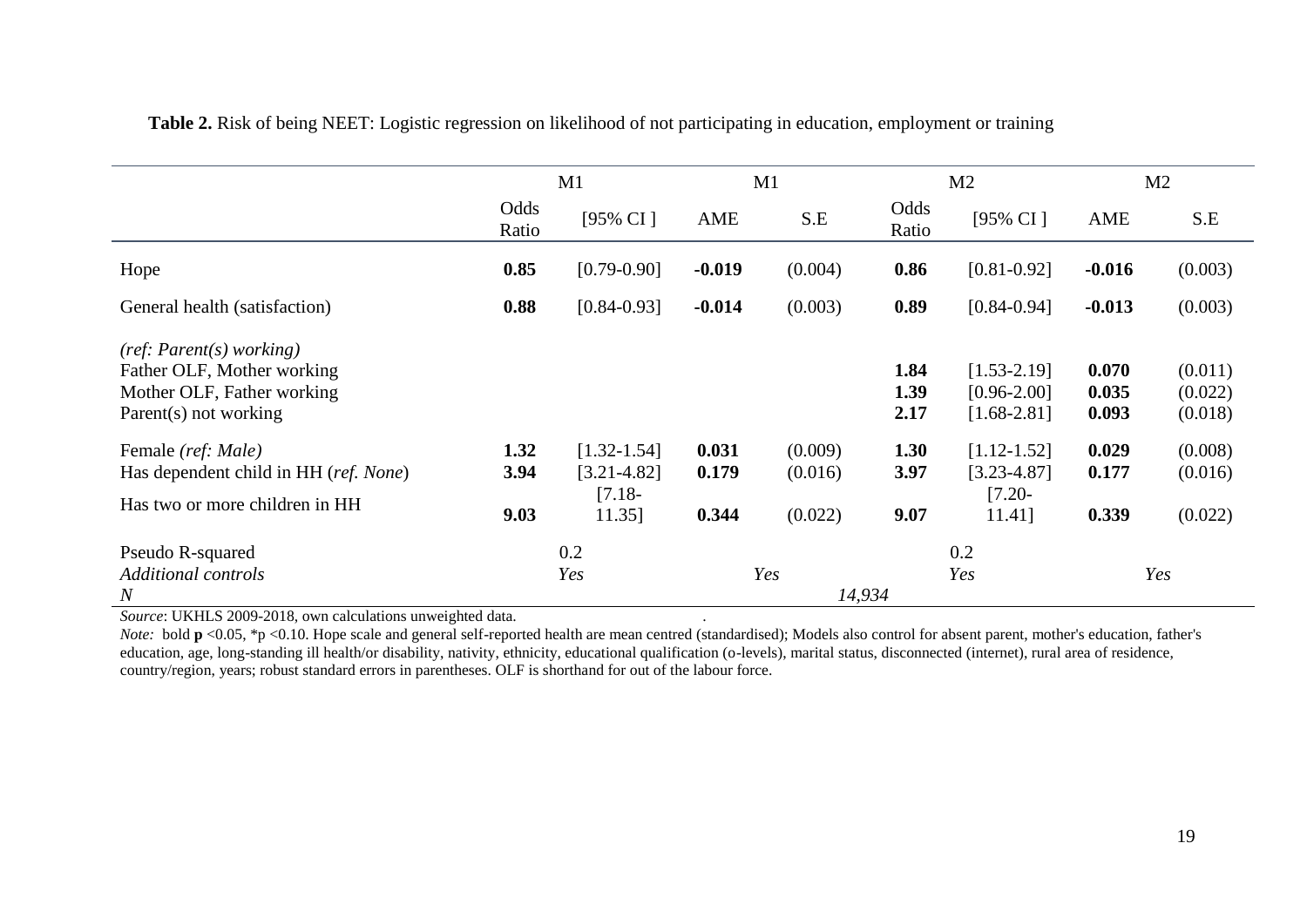#### *4.3. Contingencies by risk sets: hopeful agency against 'new social risks'*

Having found a significant negative relation between higher hope modes and the likelihood of being NEET, our secondary aim is to probe how such a pattern may differ by these categories of social risk sets in the UK. Do the strength of associated effects vary significantly according to parental work status during adolescence, or is the relation between hopeful thinking and NEET status in fact explained largely by family background? Is hopeful agency particularly beneficial among those who may have faced difficulties in upbringing (parents out of work) or those trying to balance work or education alongside parenting responsibilities (with dependent children)? Tentative answers are provided in the simulated predictions based on full models which additionally include interaction terms for parental work activity and hope, presented in Figures 1a and 1b. To show any deviations by gender, Fig.1a depicts effects from separate models estimated for men and women. Fig.1a again underscores the main effects for hope from M2 (Table 2), but gender differentials become apparent for parenthood and for opposite-gender parental work activity.

A second expectation *(hypothesis 2)* was that hopeful agency would matter most strongly among young people more vulnerable in the UK context for having experienced important social risks, i.e. parental worklessness. Looking at Figure 1b, for every one unit increase in hopeful agency among young people whose parents were out of the labour force at a stage during their upbringing, there is close to a 3 p.p. lower likelihood of being observed NEET over time. Whereas, among young people whose parents were working during their upbringing, the role of hope shrinks closer to 1p.p. However, as can be seen in Fig.1b there is imprecision in the estimates, with overlapping confidence intervals between the groups of hope modes by family background in the models; as such, we bypass over-emphasising a heterogeneity of effect magnitudes. Interaction effects for hope by family from main logistic regression models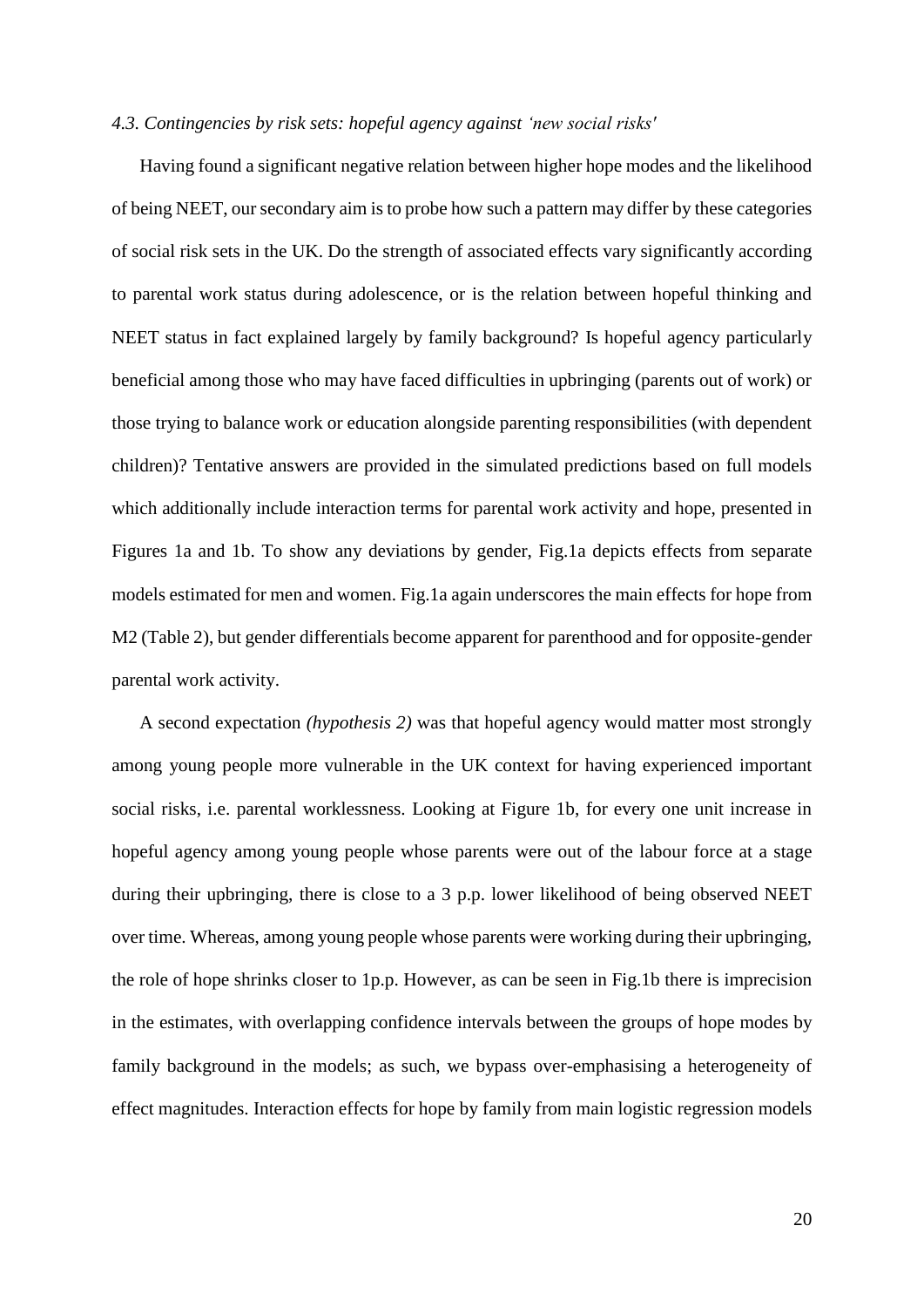are insignificant, meaning the evidence to support the idea that being hopeful is especially important for those whose parents were inactive during their upbringing is rather weak.

Turning to present circumstances which may make young people vulnerable as a new social risk group in the British welfare state context – being a young parent – Fig 1b shows predicted average marginal effects of hope by parental status. Here we see an unambiguous significant moderating role of hope among parents compared to young people with no childcare responsibilities in their household. Between not being a parent, hope averaging just over 1 p.p. lower NEET risk, and being a parent to two children, averaging over 3 p.p. lower NEET risk, there is a differential of 2 p.p.

Overall, what emerges from our analysis is that being more hopeful is a potentially protective force across the board, associated with lower NEET risks driven by *intergenerational* vulnerabilities in the UK, as well as those driven by *intragenerational* life course events in early adulthood (e.g. parenting).

#### *Robustness checks*

To what extent the effect of hope shown as reducing the probability of being observed NEET operates net of family background requires further checks that test for spurious effects. The KHB decomposition method circumvents any comparability issues of rescaling and confounding across our set of non-linear nested models. That is, the khb calculations parse out how much change is attributable to 'true' change in effects between models (Karlson, Holm, and Breen, 2012). Utilising the khb technique and inputting the same variables from the full model (Table 2, M2) a coefficient effect of -0.17 (0.03, standard error) at *p=0.00* for hope is only slightly reduced to a coefficient effect of -0.15 (0.03, standard error) and stays a significant predictor of lower *Pr*(NEET) at *p=0.00,* correctly accounting for parental work activity.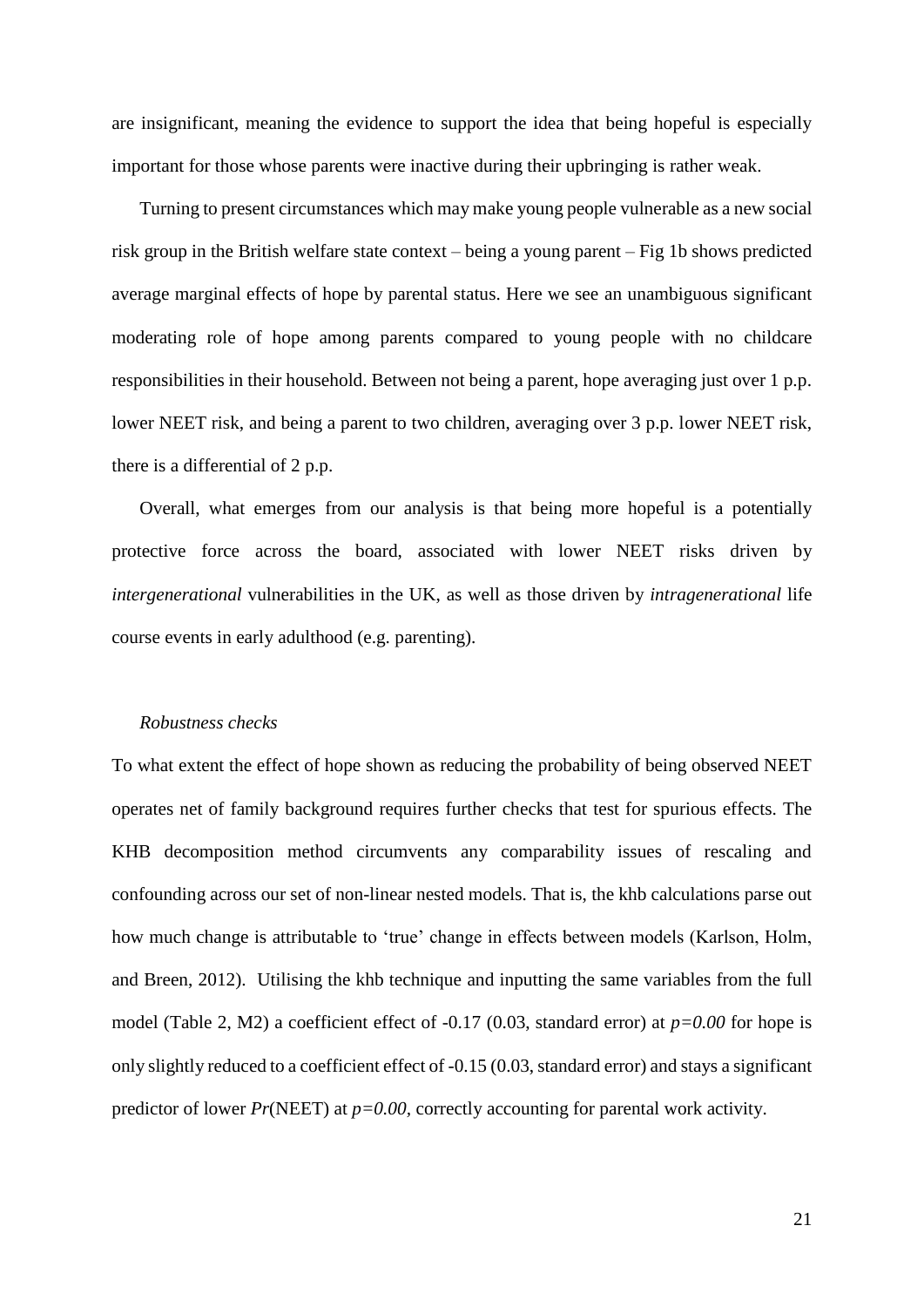## Figure 1a and b. Interaction models for any moderating role of parental work activity



**Figure 1a** Main hope effects relative to family risk sets in the interaction models



**Figure 1b** Family related 'new social risk sets' and predicted hopeful agency effects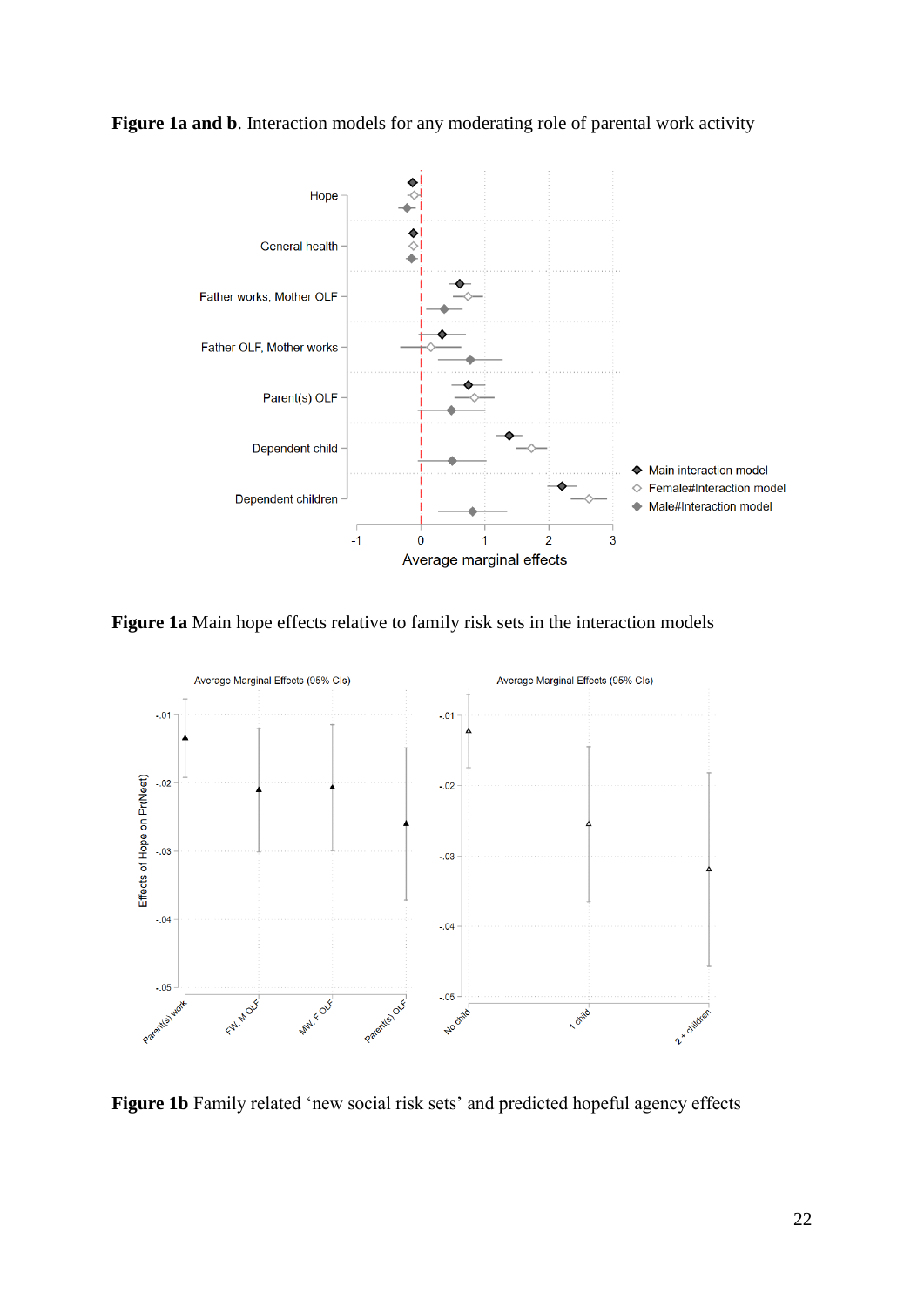Additionally, we estimated models using only transitions from one year to the next, with baseline values of all indicators, such that we estimated  $T_0$  to  $T_1$  NEET risk, as well as reducing our analysis to only consecutive waves to the hope measure questionnaires (i.e., waves 2, 5 and 8). These checks returned the same size estimates of standard deviation change of hope being significantly associated with a 2p.p. lower observed NEET likelihood.

These modelling strategies provide sophisticated breakdowns of variance, but reverse causation cannot entirely be ruled out. Thus, the weighting of hope found to be significantly associated with a reduced NEET risk as a stand-alone factor in each of our aforementioned longitudinal estimations provides us with suggestive evidence that fostering higher hope may at least hold the potential to lower NEET incidence in the UK.

#### **5. Conclusion**

The question posed at the outset of this paper was whether hope, conceptualised as a form of individual agency, plays a meaningful role for NEET risks among young people in the UK. In this paper hope connotes learned, adaptable pathways cognition. The category of 'NEET youth' casts a wide net over young peoples' vulnerability to workforce or educational exclusion – one more broadly than do unemployed counts. The novelty of our empirical approach was to utilise longitudinal, nationally representative data to examine the extent to which a multidimensional concept of hope functions given NEET risks, while simultaneously considering vulnerability borne of family background circumstances known to place households at risk of persistent poverty in the British welfare system.

We have taken a life course approach of attending to critical links between temporal agentic modes, intergenerational relationships and life events such as parenthood at a stage of young adulthood, from age 16 into the late 20s (Elder, 1994). Our results lend further weight to claims that agency, and the future orientations of young people, partially explain diverging trajectories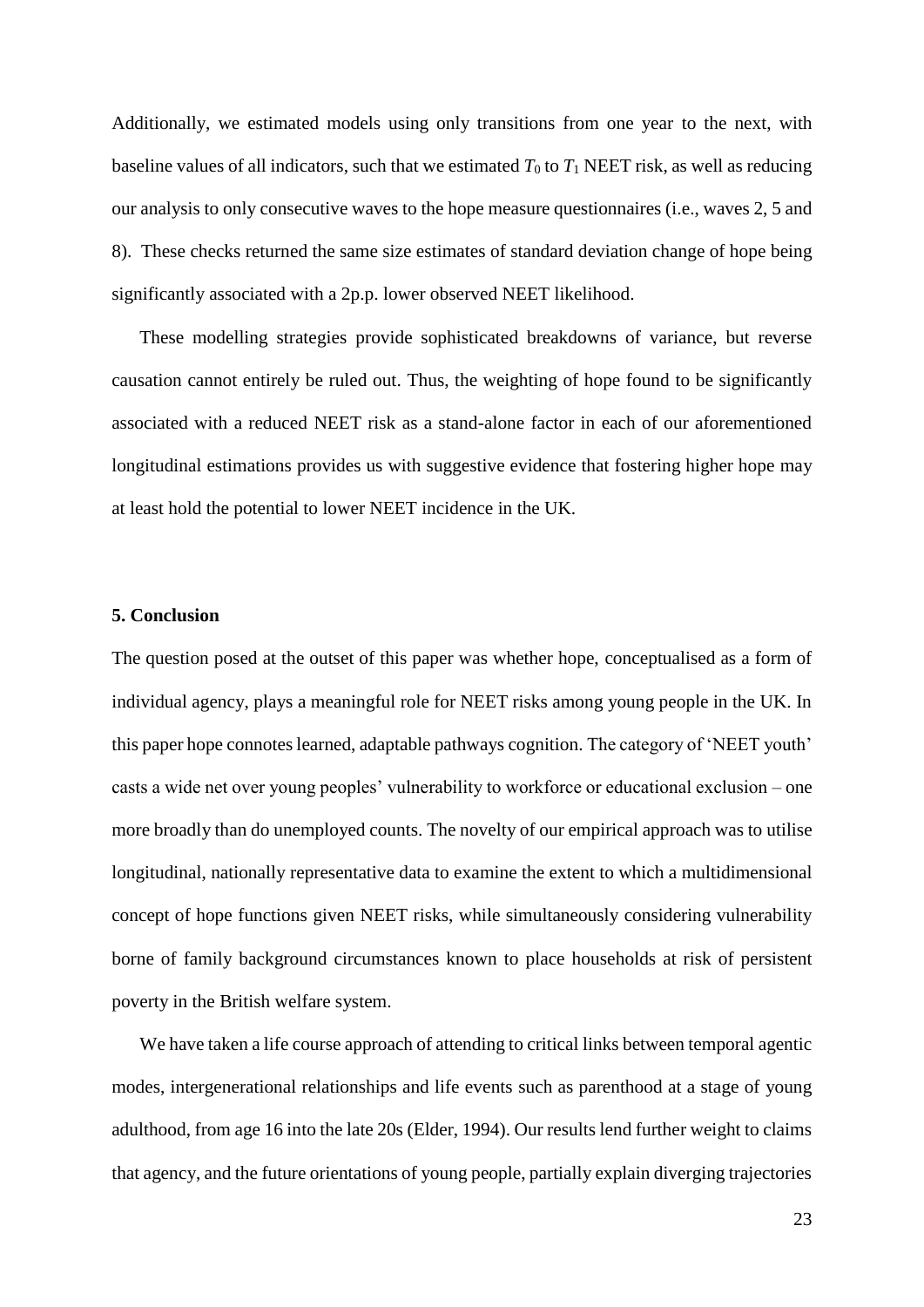in education and the labour market – especially in a national context wherein youth are faced with problematic, non-linear paths and structural hoops to jump through (Schoon and Amos-Lyons, 2016).

The estimations reported in the current paper preclude causal interpretations. This study has several limitations revolving around non-random selection into states, as endogeneity issues present particular challenges to longitudinal analyses such as ours. Future research could establish and separate out for whom hopeful agency may prevent NEET state entry, or, promote NEET state exit. Here we first simply demonstrate that individual's hopeful agency plays a role in mitigating NEET risks in the liberal market context of the UK.

The study contributes new findings to a growing literature that foregrounds young peoples' future orientations and mental well-being modes. In line with calls in the social sciences for sensible strategies to engage with debates on intergenerational 'cultures', structure and the place of mental orientations, our aim has been to empirically gauge whether a buffering effect of hopeful agency potentially varied in 'dialogue' with the experience of parental worklessness (Curry, Mooi-Reci and Wooden, 2019; Vaisey, 2010).

Analysing the potential for upbringing to fully explain or moderate associations between hope and being NEET, we found the relation between being more hopeful and being less likely to be NEET, holding other covariates constant, to be a direct one and significant. The models predicted raising hopeful agency by one unit, for example where a young person switches from *"rarely"* being hopeful to being hopeful *"some of the time",* would mean, on average, a 2 p.p. lower NEET likelihood.

A key contribution of the present study is, however, to place such effects in relative terms; life course agency pales before family processes related to 'new social risks' in the British welfare state system: the past kind of risks of having grown up in a household where parents were out of work and the current kind or risks related to juggling parenthood and education or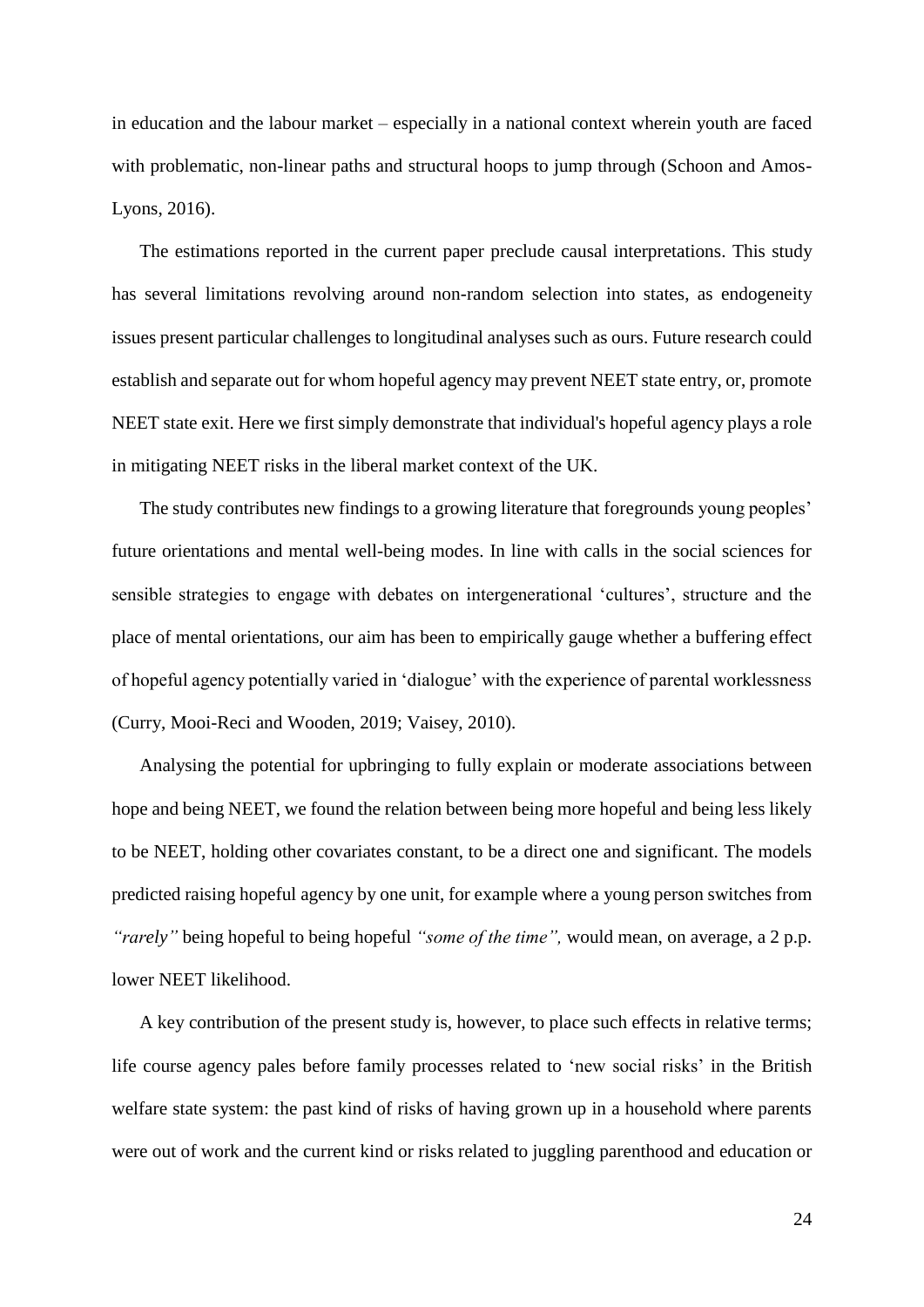work before age 30. We show these past and current risks to be associated with a heightened probability of being observed NEET of between 9p.p. reaching up to 34p.p, respectively for young people.

Yet our findings indicate a significant separable relation between hope and NEET risks among young people vulnerable to inactivity in the UK. One enabling – and cost-effective – policy intervention tactic may be the provision of mentorships which properly attend to the mental processes and well-being of young people in attempts to help them navigate their educational or employment tracks over the long-term. Hope is shown as being slightly more important among parents than for those without parental responsibilities, up to a 3 p.p. lower likelihood of being NEET for a one unit rise in hopefulness. However, while a higher-hope mode is equally as important among young people whose upbringing included parental worklessness as for other family backgrounds, it is not shown to be significantly more important in our data – chiming with a recent study in the US (Johnson and Hitlin, 2017).

Better institutional configurations manifest far fewer inactivity threats for youth (Brzinsky-Fay, 2017). Policy initiatives to encourage a young person's linked-up thinking *on* their future must therefore simultaneously improve national welfare conditions *in* their future: alongside affordable quality childcare for young parents, what is required is a viable range of pathways between educational institutions and secure employment, and jobs with advancement possibilities across all sectors of the UK labour market.

#### **Notes**

- 1. Female response rates for the UKHLS are higher. Additionally, more women filled out the 8 minute self-completion questionnaires at each time-point (Buck and McFall, 2011).
- 2. Comparisons of effects across (nested) non-linear probability models, such as logits, are highly problematic; for a comprehensive discussion of issues see Breen, Karlson and Holm (2018).
- 3. Prior research used different UK data sources to examine threats from unobserved heterogeneity as opposed to a relation between parental activity status and psychological well-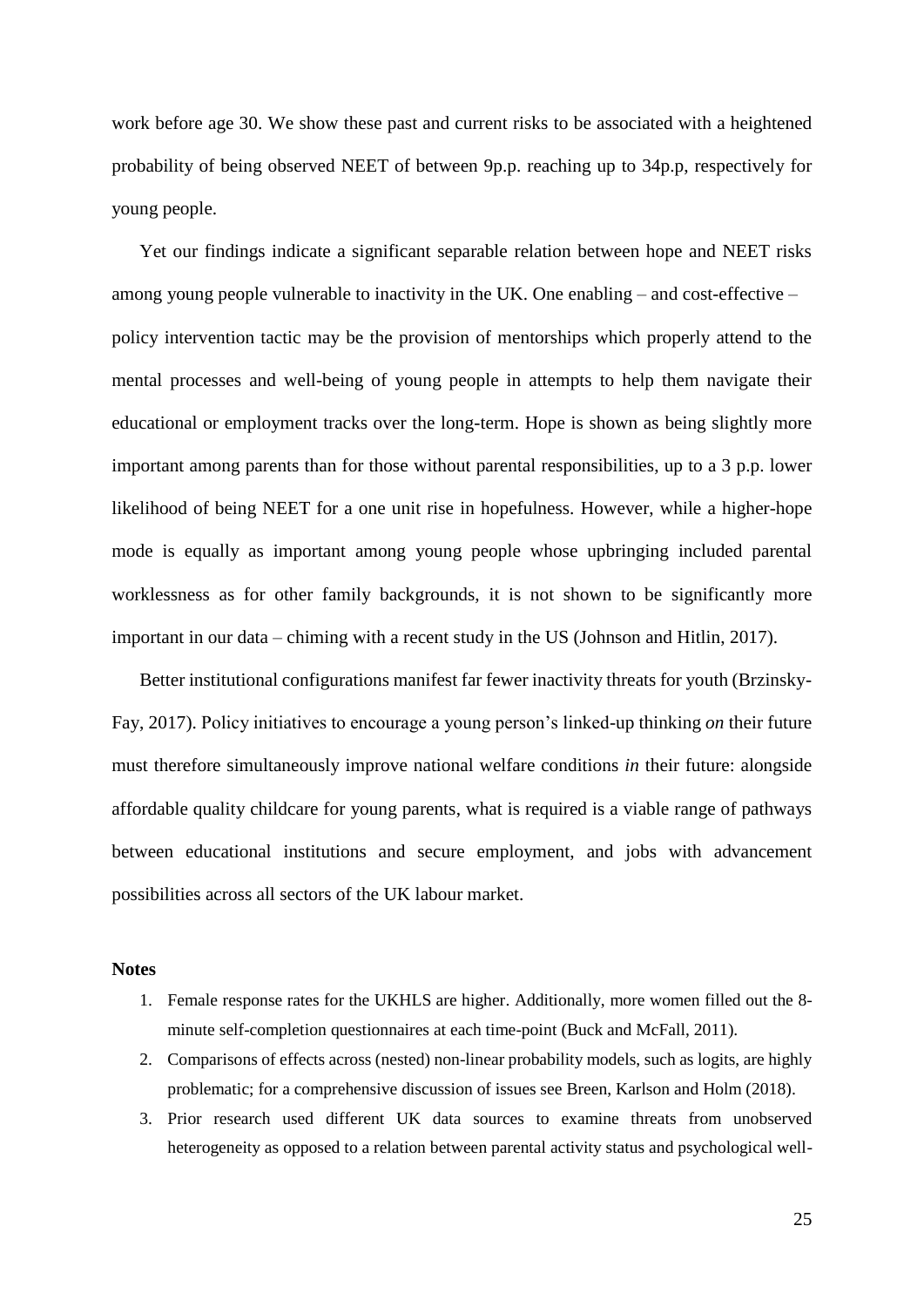being, where unobservable factors were found not to negate the contribution of family background (see Richards and Paskov, 2016).

4. Results remain the same for hope and NEET outcomes in models (not shown) where attitudes to responses for "a pre-school child suffers if their mother works" were controlled.

**Funding**: This research was supported by funding from the Economic and Social Research Council (ESRC); the authors gratefully acknowledge the financial support of grant number: ES/N018672/1.

**Acknowledgements**: Understanding Society is an initiative funded by the Economic and Social Research Council (ESRC) and various Government Departments, with scientific leadership by the Institute for Social and Economic Research, University of Essex, and survey delivery by NatCen Social Research and Kantar Public. The research data are distributed by the UK Data Service, none of whom bear any responsibility for the interpretation of the data reported. This study was undertaken as part of an international Open Research Area project: *'Understanding NEETs: Individual and institutional determinants of youth inactivity'*. We are grateful to the other members of the UK team, Ewart Keep and Sue Maguire, for their insights, as well as to the country teams in Germany, France, the Netherlands and Japan. Earlier versions of this paper were presented at Cardiff University; Doshisha University; ECSR in Lausanne and IWPLMS in Manchester; we thank all seminar participants, and particularly thank Mark Levels and Sandra Penić. Any errors are our own.

## **References**

- Bailey, T.C., Eng, W., Frisch, M.B., and Snyder, C. R. 2007. Hope and optimism as related to life satisfaction. *The Journal of Positive Psychology*, 2(3), pp. 168–175.
- Bandura, A. and Schunk, D.H., 1981. Cultivating competence, self-efficacy, and intrinsic interest through proximal self-motivation. *Journal of personality and social psychology*, 41(3), pp. 586-598.
- Berloffa, G. Matteazzi, E. and Villa, P. 2017. 'Workless parents, workless children?' in O'Reilly, J. Moyart, C. Nazio, T. and Smith, M. (eds*.) Youth employment*. Brighton: CROME.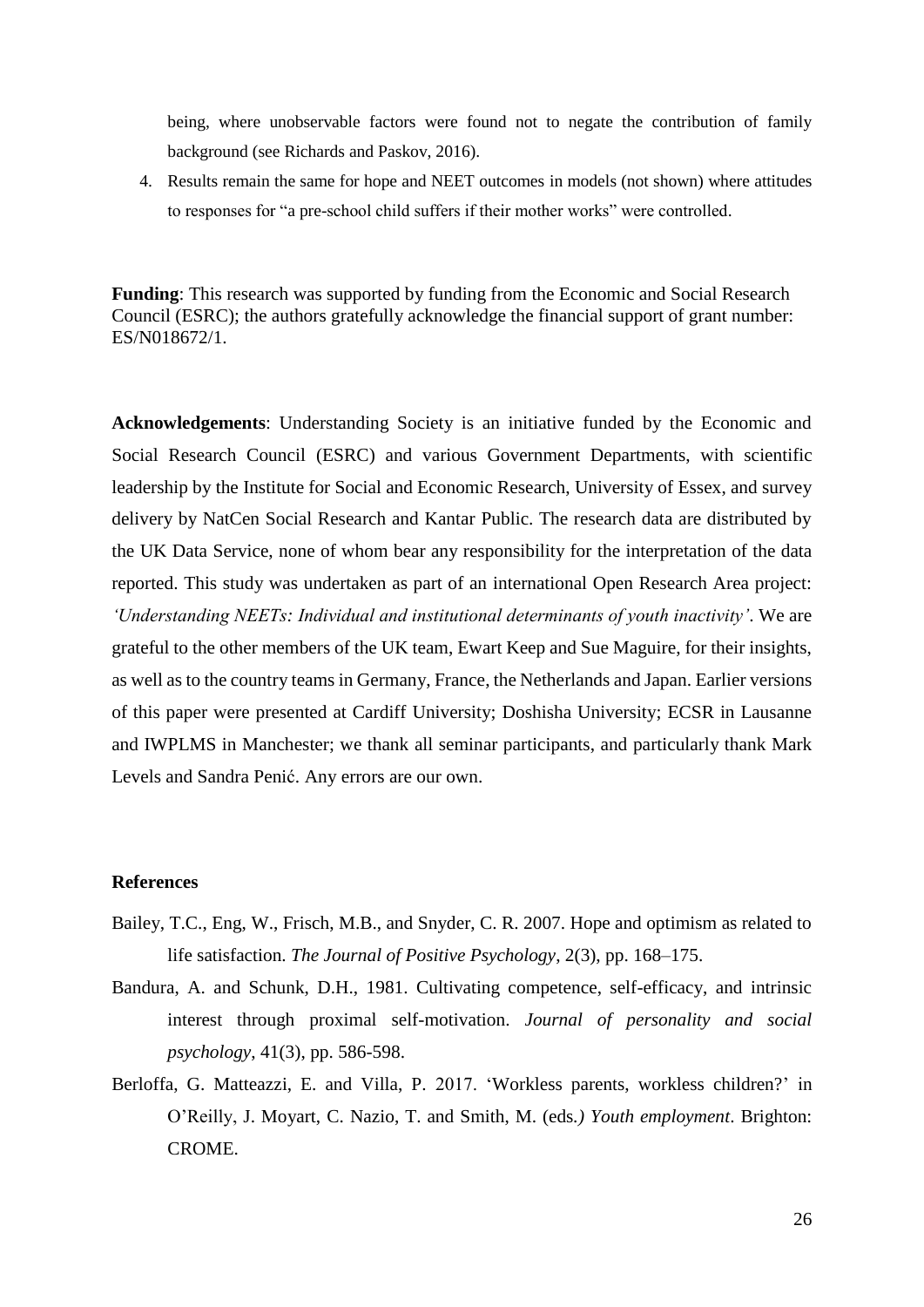- Bonoli, G., 2007. Time Matters: Postindustrialization, New Social Risks, and Welfare State Adaptation in Advanced Industrial Democracies. *Comparative Political Studies*, 40(5), pp. 495–520.
- Breen, R., Karlson, K. B., and Holm, A. 2018. Interpreting and understanding logits, probits, and other nonlinear probability models. *Annual Review of Sociology*, 44, pp. 39-54.
- Bryant, J. and Ellard, J., 2015. Hope as a form of agency in the future thinking of disenfranchised young people. *Journal of Youth Studies*, 18(4), pp. 485–499.
- Brzinsky-Fay, C., 2017. The interplay of educational and labour market institutions and links to relative youth unemployment. *Journal of European Social Policy*, 27(4), pp. 346– 359.
- Buck, N. and McFall, S., 2012. Understanding Society: Design overview. *Longitudinal and Life Course Studies*, 3(1), pp. 5–17.
- Bukodi, E. and Goldthorpe, J.H., 2013. Decomposing "social origins": The effects of parents' class, status, and education on the educational attainment of their children. *European Sociological Review,* 29(5), pp. 1024–1039.
- Carcillo, S. et al., 2015. NEET Youth in the Aftermath of the Crisis: Challenges and Policies. OECD Social, *Employment and Migration Working Papers*, Paris (164), pp. 1–108.
- Curry, M., Mooi-Reci, I. and Wooden, M. 2019. 'Parental joblessness and the moderating role of a university degree on the school-to-work transition in Australia and the United States', *Social Science Research*. (December) 81, pp. 61–76.
- Dixson, D., Keltner, D., Worrell, F. and Zena, M. 2017. The magic of hope: Hope mediates the relationship between socioeconomic status and academic achievement. *The Journal of Educational Research*, April(19), pp. 1–9.
- Duckworth, K. and Schoon, I., 2012. Beating the Odds: Exploring the Impact of Social Risk on Young People's School-to-Work Transitions during Recession in the UK. *National Institute Economic Review,* 222(1), pp. 38–51.
- Elder, G.H. (1994) 'Time, Human Agency, and Social Change: Perspectives on the Life Course', *Social Psychology Quarterly*, 57(1), pp. 4-15.
- Emirbayer, M. and Mische, A. 1998. 'What Is Agency?', *American Journal of Sociology*, 103(4), pp. 962–1023.
- Eurofound, 2012. *NEETs: Young people not in employment, education or training: Characteristics, costs and policy responses in Europe.* Dublin: Eurofound.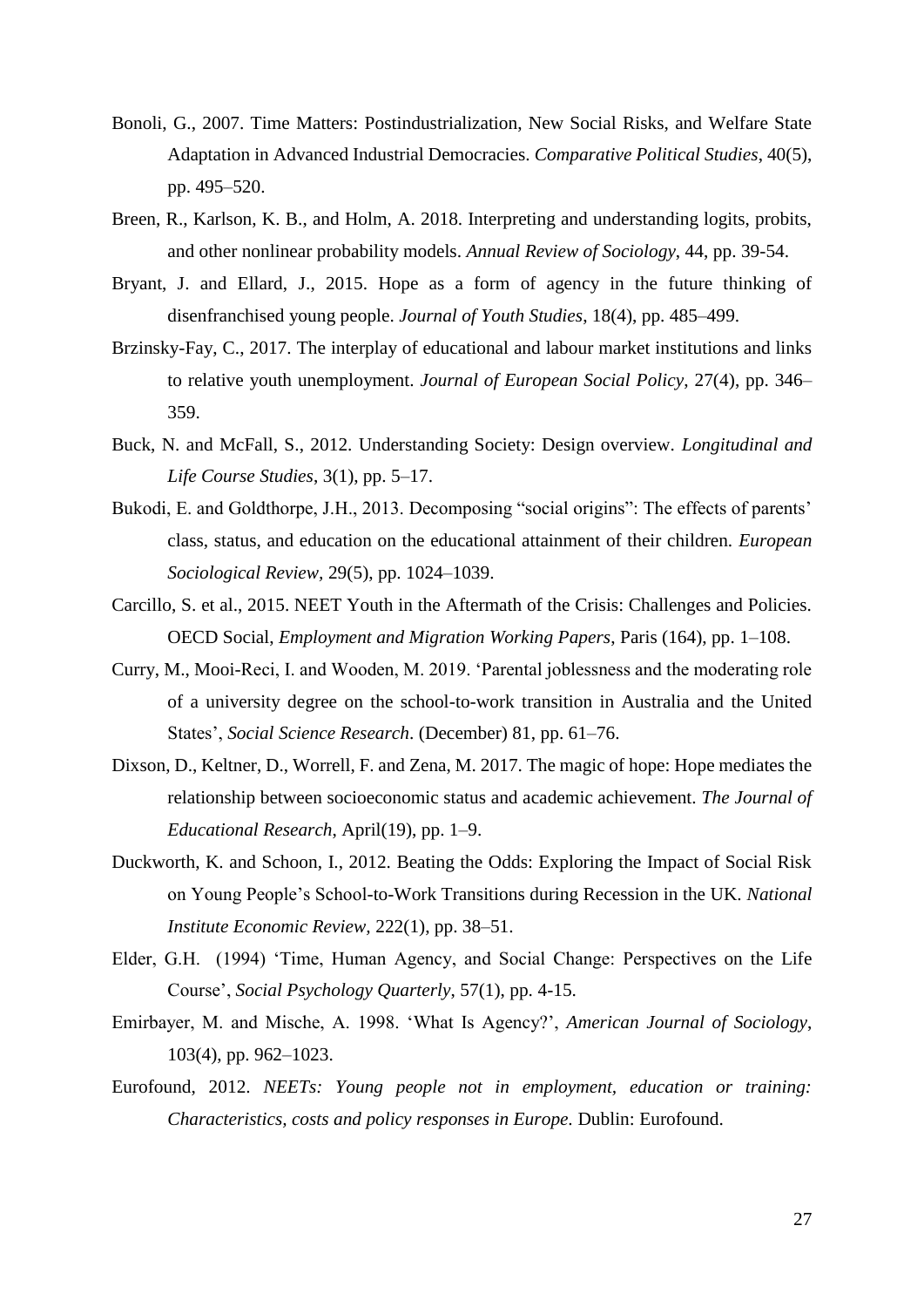- Erola, J., Jalonen, S. and Lehti, H., 2016. Parental education, class and income over early life course and children's achievement. *Research in Social Stratification and Mobility*, 44(1), pp. 33–43.
- Gallie, D. 2019. 'Research on Work Values in a Changing Economic and Social Context', The *ANNALS of the American Academy of Political and Social Science*, 682(1), pp. 26–42.
- Gregg, P., Scutella, R. and Wadsworth, J., 2010. Reconciling workless measures at the individual and household level. Theory and evidence from the United States, Britain, Germany, Spain and Australia. *Journal of Population Economics*, 23(1), pp.139-167.
- Goldman-Mellor, S. et al., 2016. Committed to work but vulnerable: self-perceptions and mental health in NEET 18-year olds from a contemporary British cohort. *Journal of Child Psychology and Psychiatry and Allied Disciplines*, 57(2), pp.196–203.
- Johnson, M. K. and Hitlin, S. 2017. 'Adolescent Agentic Orientations: Contemporaneous Family Influence, Parental Biography and Intergenerational Development', *Journal of Youth and Adolescence*, 46(10), pp. 2215-2229.
- Karlson, K.B., Holm, A. and Breen, R., 2012. Comparing Regression Coefficients Between Same-sample Nested Models Using Logit and Probit: A New Method. *Sociological Methodology*, 42(1), pp. 286–313.
- Kaniel, R., Massey, C. and Robinson, D.T.D., 2010. The importance of being an optimist: Evidence from labor markets. National Bureau of Economic Research Working Paper Series (NBER) No. 16328.
- Khoudja, Y. and Platt, L. 2018. 'Labour market entries and exits of women from different origin countries in the UK', *Social Science Research*, 69(May), pp. 1–18.
- Keep, E. 2012. Youth Transitions, the Labour Market and Entry into Employment: Some Reflections and Questions. Centre on Skills, Knowledge and Organisational Performance, *SKOPE Working Paper Series*, No. 108, Cardiff, pp.1-39.
- Hitlin, S. and Johnson, M.K., 2015. Reconceptualizing Agency within the Life Course: The Power of Looking Ahead. *American Journal of Sociology*, 120(5), pp. 1429–1472.
- Hitlin, S. and Long, C., 2009. Agency as a Sociological Variable: A Preliminary Model of Individuals, Situations, and the Life Course. *Sociology Compass,* 3(1), pp. 137–160.
- Holmes, C., Murphy, E., & Mayhew, K. 2019. What Accounts for Changes in the Chances of Being NEET in the UK? *SKOPE Working Paper,* No. 128. Centre on Skills, Knowledge and Organisational Performance (SKOPE), Oxford, pp. 1-44.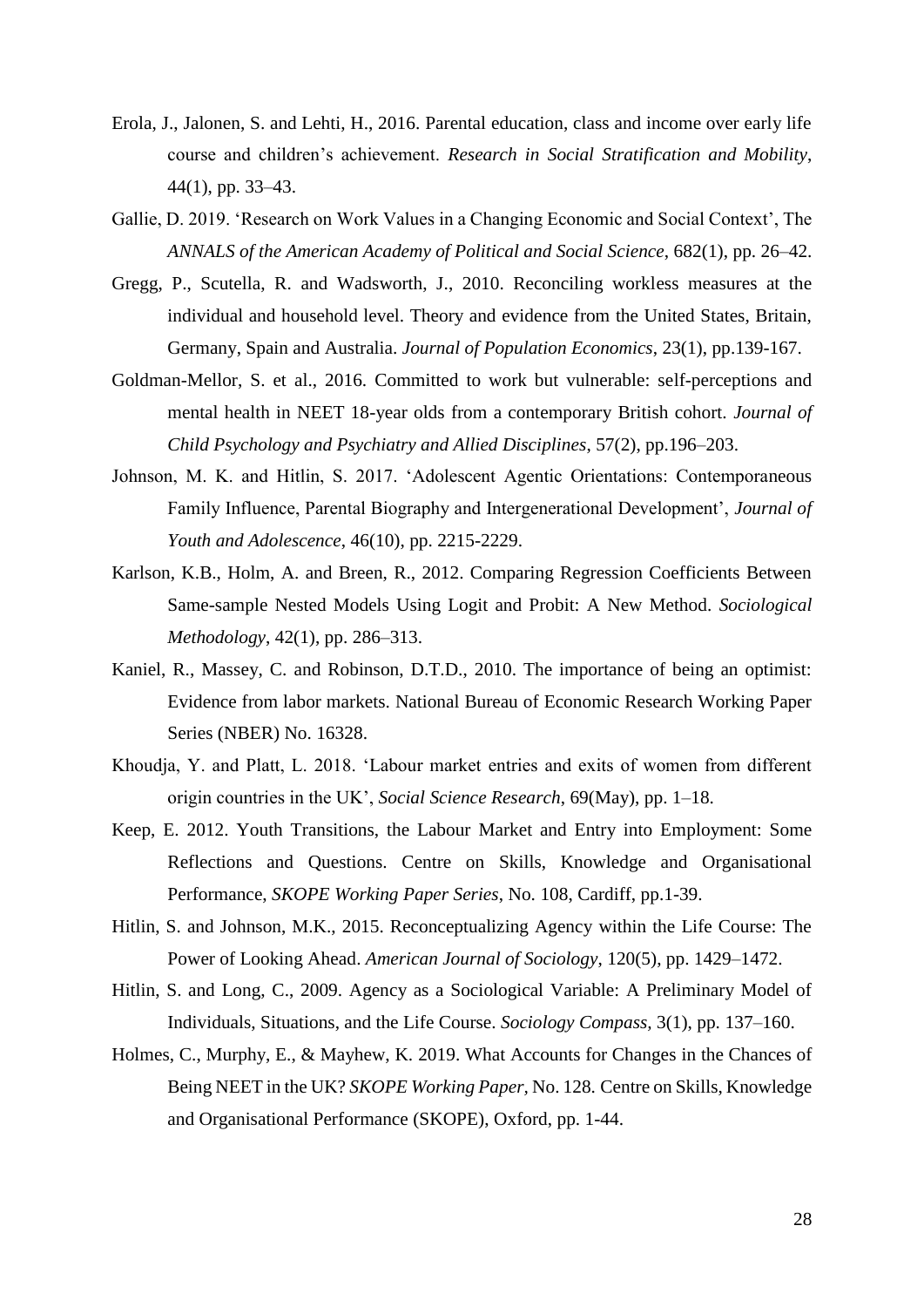- Macdonald, R., Shildrick, T. and Furlong, A., 2014. In search of "intergenerational cultures of worklessness": Hunting the Yeti and shooting zombies. *Critical Social Policy*, 34(2), pp. 199–220.
- Macmillan, L., 2014. Intergenerational worklessness in the UK and the role of local labour markets. *Oxford Economic Papers*, 66(3), pp. 871–889.
- Magaletta, P.R. and Oliver, J.M., 1999. The hope construct, will, and ways. *Journal of Clinical Psychology*, 55(5), pp. 539–551.
- Maguire, S. and Rennison, J., 2005. Two Years On: The Destinations of Young People who are Not in Education, Employment or Training at 16. *Journal of Youth Studies*, 8(2), pp. 187–201.
- Mirowsky, J. and Ross, C. E. 2007. 'Life Course Trajectories of Perceived Control and Their Relationship to Education', American Journal of Sociology, 112(5), 1339–1382.
- Mooi-Reci, I., Bakker, B. Curry, M. and Wooden, M. 2019. 'Why Parental Unemployment Matters for Children's Educational Attainment: Empirical Evidence from The Netherlands', *European Sociological Review*, pp. 1–15.
- Morselli, D. (2017). Contextual Determinants of Hopelessness: Investigating Socioeconomic Factors and Emotional Climates. *Social Indicators Research*, 133(1), 373–393.
- Oesch, D. and Lipps, O., 2013. Does unemployment hurt less if there is more of it around? A panel analysis of life satisfaction in Germany and Switzerland. *European Sociological Review*, 29(5), pp. 955–967.
- O'Reilly, J., Eichhorst, W., Gábos, A., Hadjivassiliou, K., Lain, D., Leschke, J., McGuinness, S., Kureková, L. M., Nazio, T., Ortlieb, R., Russell, H., Villa, P., 2015. Five Characteristics of Youth Unemployment in Europe: Flexibility, Education, Migration, Family Legacies, and EU Policy. *SAGE Open*, 5(1), pp. 1–19.
- Richards, L. and Paskov, M. 2016. 'Social class, employment status and inequality in psychological well-being in the UK: Cross-sectional and fixed-effects analyses over two decades', *Social Science and Medicine*. 167, pp. 45–53.
- Samuel, R., Bergman, M. M., & Hupka-Brunner, S. (2013). The Interplay between Educational Achievement, Occupational Success, and Well-Being. *Social Indicators Research*, 111(1), 75–96.
- Schoon, I., 2014. Parental worklessness and the experience of NEET among their offspring. Evidence from the Longitudinal Study of Young People in England (LSYPE). *Longitudinal and Life Course Studies*, 5(2), pp. 129–150.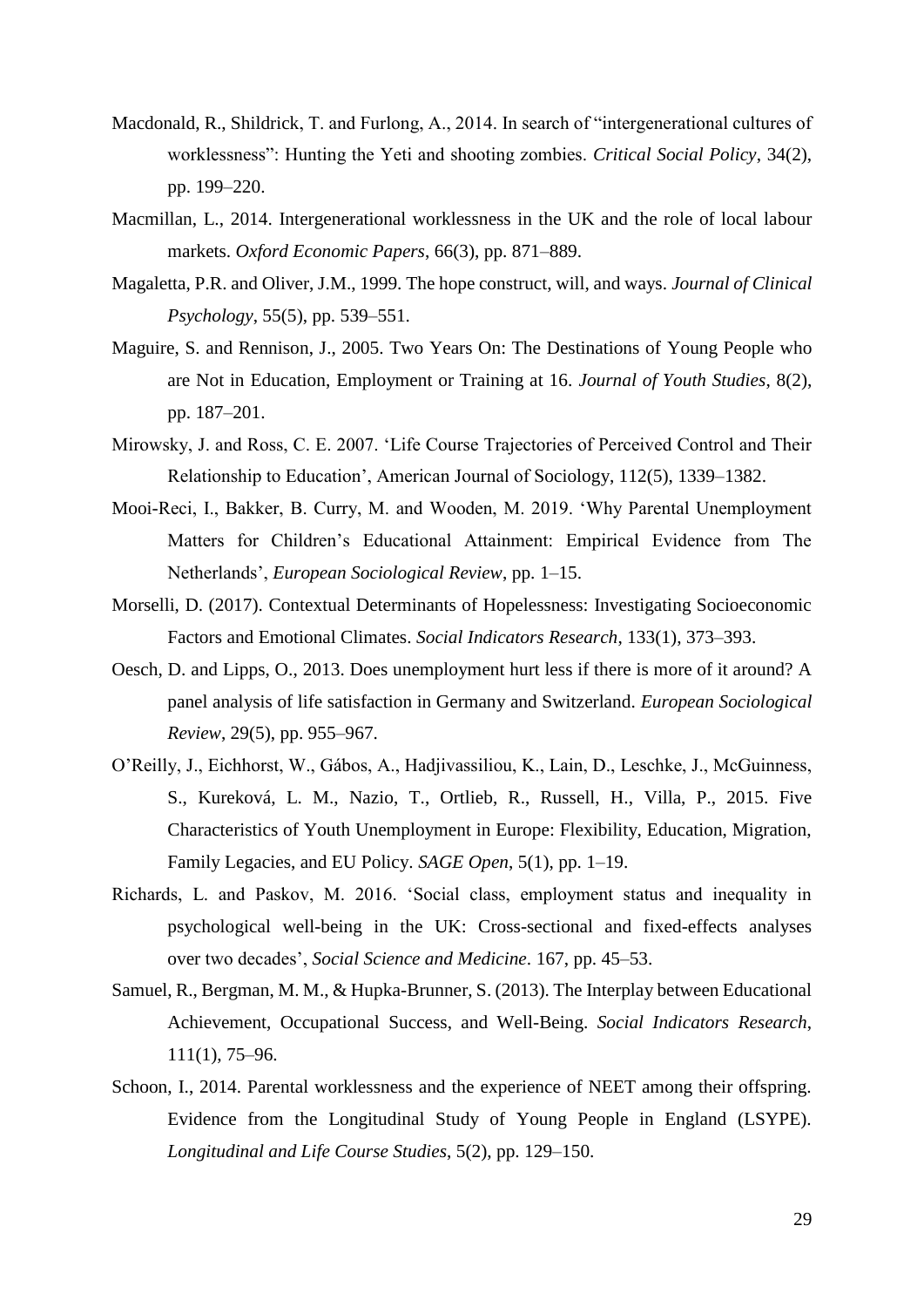- Schoon, I. and Lyons-Amos, M., 2016. Diverse Pathways in Becoming an Adult: The Role of Structure, Agency and Context*. Research in Social Stratification and Mobility*, 46, pp. 11–20.
- Snyder, C.R., 2002. Hope Theory: Rainbows in the Mind. *Psychological Inquiry*, 13(4), pp. 276–321.
- University of Essex, Institute for Social and Economic Research. (2020). Understanding Society: Waves 1-9, 2009-2018 and Harmonised BHPS: Waves 1-18, 1991-2009: Special Licence Access. [data collection]. 11th Edition. UK Data Service. SN: 6931, http://doi.org/10.5255/UKDA-SN-6931-10 .
- Yates, S. Harris, A., Sabates, R., and Staff, J. 2011. Early Occupational Aspirations and Fractured Transitions: A study of entry into NEET status in the UK. *Journal of Social Policy,* 40(3), pp. 1–22.
- Vaisey, S. 2010. 'What people want: Rethinking poverty, culture, and educational attainment', *Annals of the American Academy of Political and Social* Science, 629(1), pp. 75–101.
- Webb, D., 2007. Modes of hoping. *History of the Human Sciences*, 20(3), pp. 65–83.
- Zuccotti, C. V. and O'Reilly, J., 2018. Ethnicity, Gender and Household Effects on Becoming NEET: An Intersectional Analysis. *Work, Employment and Society*, 33(3), 351-373.
- Zwysen, W. 2013. Where you go depends on where you come from: the influence of father's employment status on young adult's labour market experiences. *ISER Working Paper Series*, (November) 24, pp. 1-42.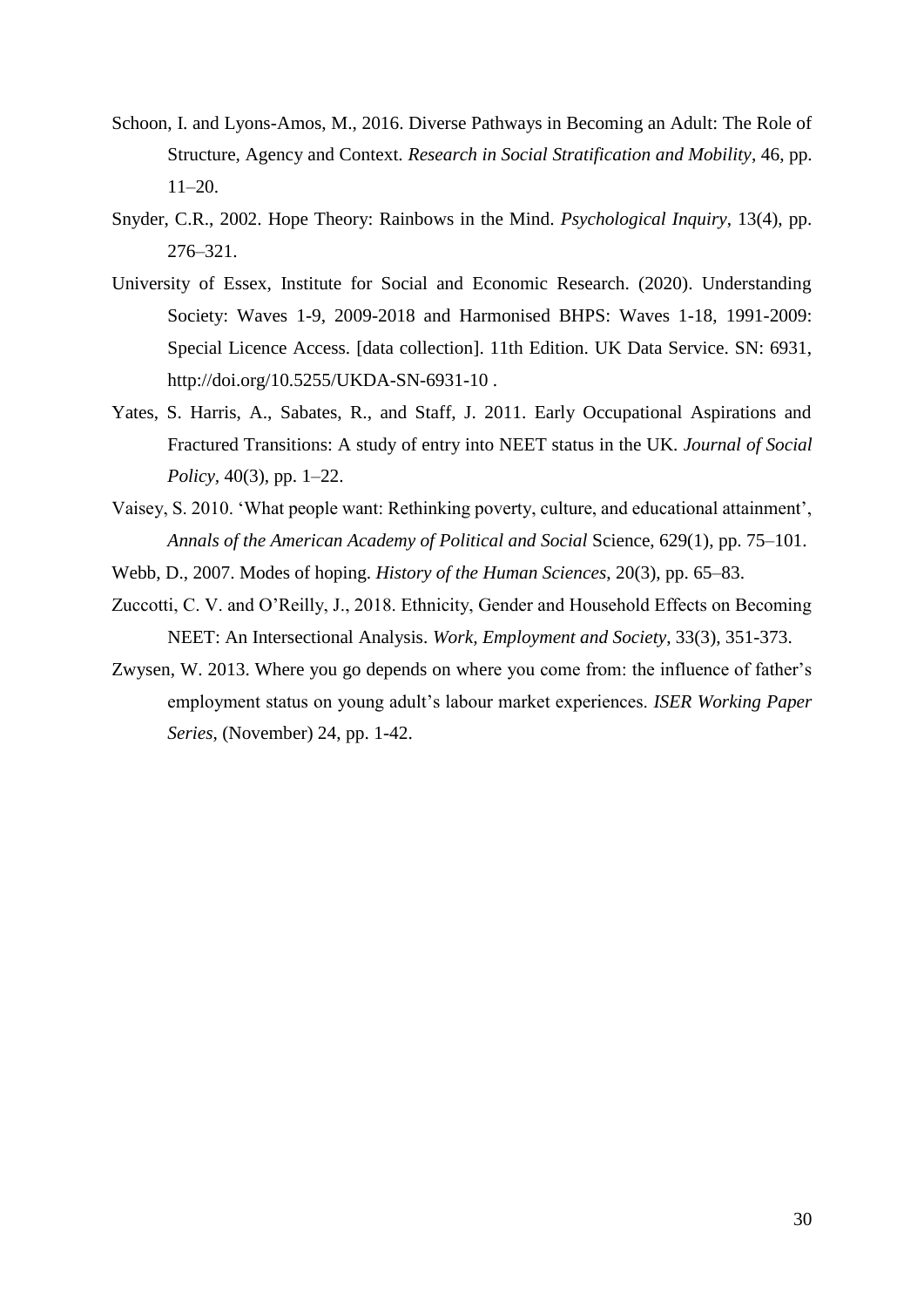## **Appendix**

**Figure A1**. Hope scale by family background: quantile data distribution plots, with median and means (in red) indicated